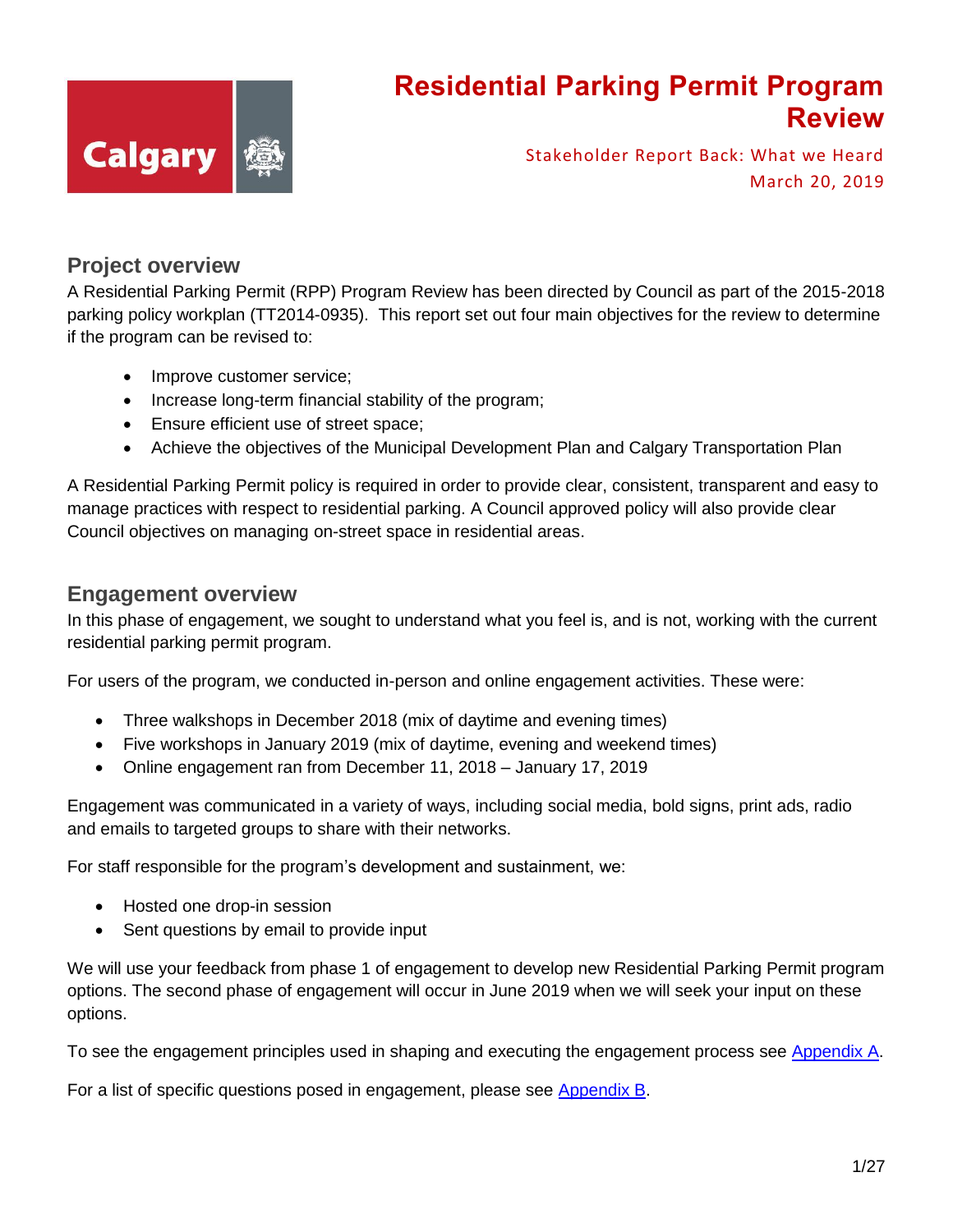

Stakeholder Report Back: What we Heard March 20, 2019

#### **What we asked**

Engagement was done internally with staff responsible for the program's development and sustainment as well as externally with users of the program. We asked users of the program to consider providing input of what is and is not working in the program from three different perspectives. These were:

- the perspective of a homeowner/renter in an RPP zone
- the perspective of a visitor to a home in an RPP zone
- the perspective of a visitor to a business, organization or institution in an area with RPP restrictions

We asked about specific features in the program as well as provided an opportunity for general feedback to better understand how you are impacted by these and other aspects of the program. These features included:

- **Residential parking permit only zones** No parking except by residential parking permit. Only residents and their visitors can park on these streets.
- **Other types of zone restrictions (e.g. paid, unpaid)** The public can park on these streets for the designated time and fee stipulated in the restriction, which could also include no cost. Residents and their visitors can park beyond these restrictions.
- **Commercial/residential interface** Streets that are used for parking by residents and visitors to commercial spaces.
- **Major generators** Draw a large volume of travelers to their facility and thereby a large number of parkers on nearby residential streets.
- **On-site parking** Garages, parking pads, etc. on a person's property for parking purposes.
- **In-zone commuting** When someone has a permit for a zone and uses that permit to park in another part of the same zone far from their home.

We asked CPA and City staff to help us understand what is perceived as working well with the program, what elements of the program pose a challenge for staff and what might help staff be more efficient working within the program.

#### **What we Heard**

There were around 900 participants through internal and external engagement. Below are the categories of themes that we heard through engagement. These are laid out in four ways. They are:

- **Overarching themes from external engagement**. These are the high level themes when we looked at all the feedback that was received from external engagement.
- **Themes from each feature according to each of the three perspectives in external engagement**. These are the high level themes we heard from each perspective when we separated out each feature.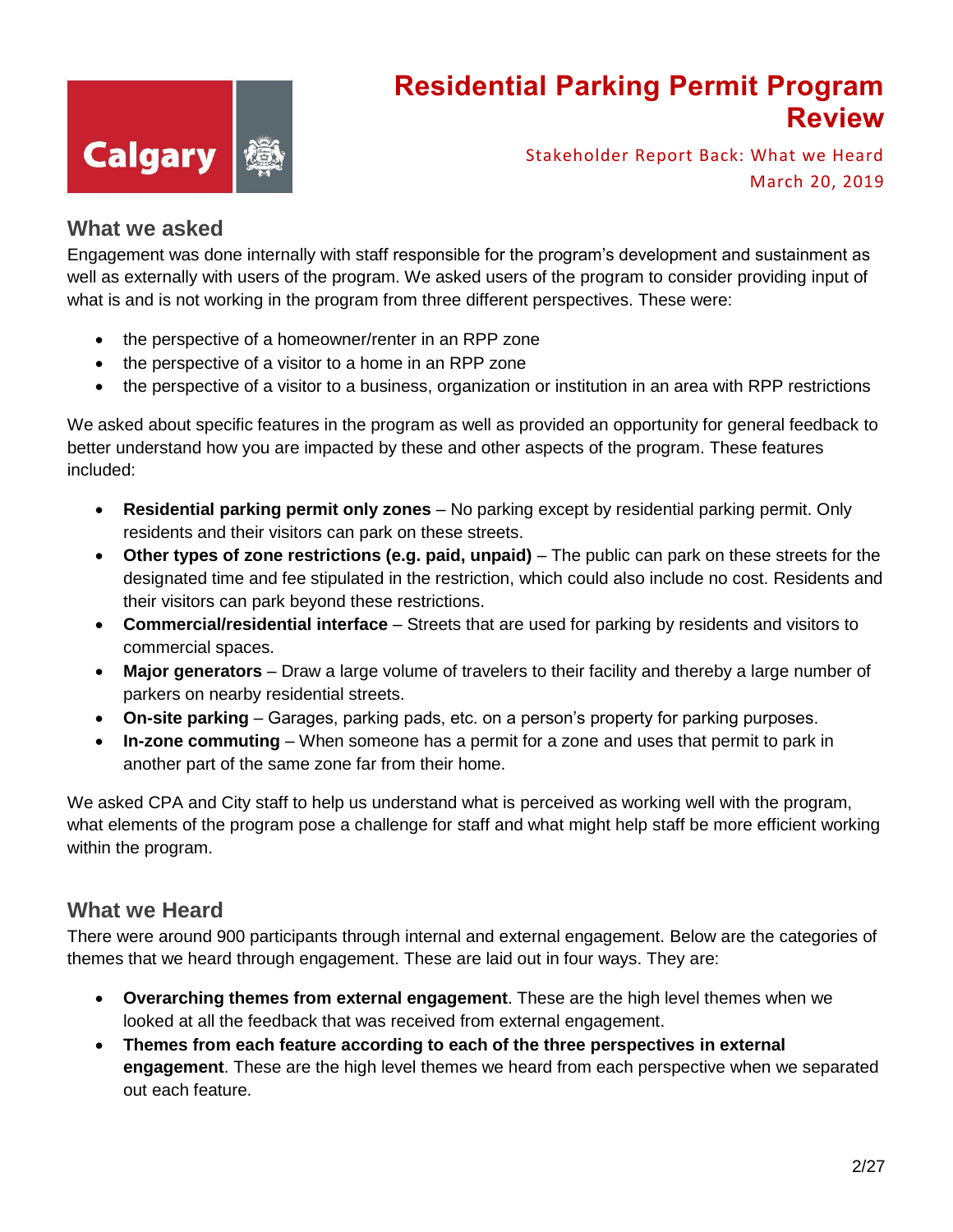

Stakeholder Report Back: What we Heard March 20, 2019

- **Themes from other things you wanted us to know when considering street features in external engagement**. These are themes from the last question we asked in external engagement.
- **Overarching themes from internal engagement**. This includes themes for each of the three questions we asked in internal engagement.

It is important to note that we heard feedback regarding Calgary Parking Authority (CPA) and the implementation of the program through engagement. How CPA administers the program, including visitor permits, was out of scope of this engagement, however, we will share what we heard with them for their consideration in future planning. More details around feedback that was received in this area is included in the summary of input.

For a detailed summary of the input that was provided, please see the [Summary of Input](#page-3-0) section.

#### **Next steps**

Feedback from phase 1 of engagement will be used to develop new Residential Parking Permit program options. The second phase of engagement will occur in June 2019 when we will seek your input on these options. Your input from phase 2 will be used to develop a recommendation that will be presented to the Standing Policy Committee on Transportation & Transit in Fall 2019 and then Council early 2020. Details on phase 2 of engagement will be posted to [Calgary.ca/RPP](http://www.engage.calgary.ca/RPP) when available.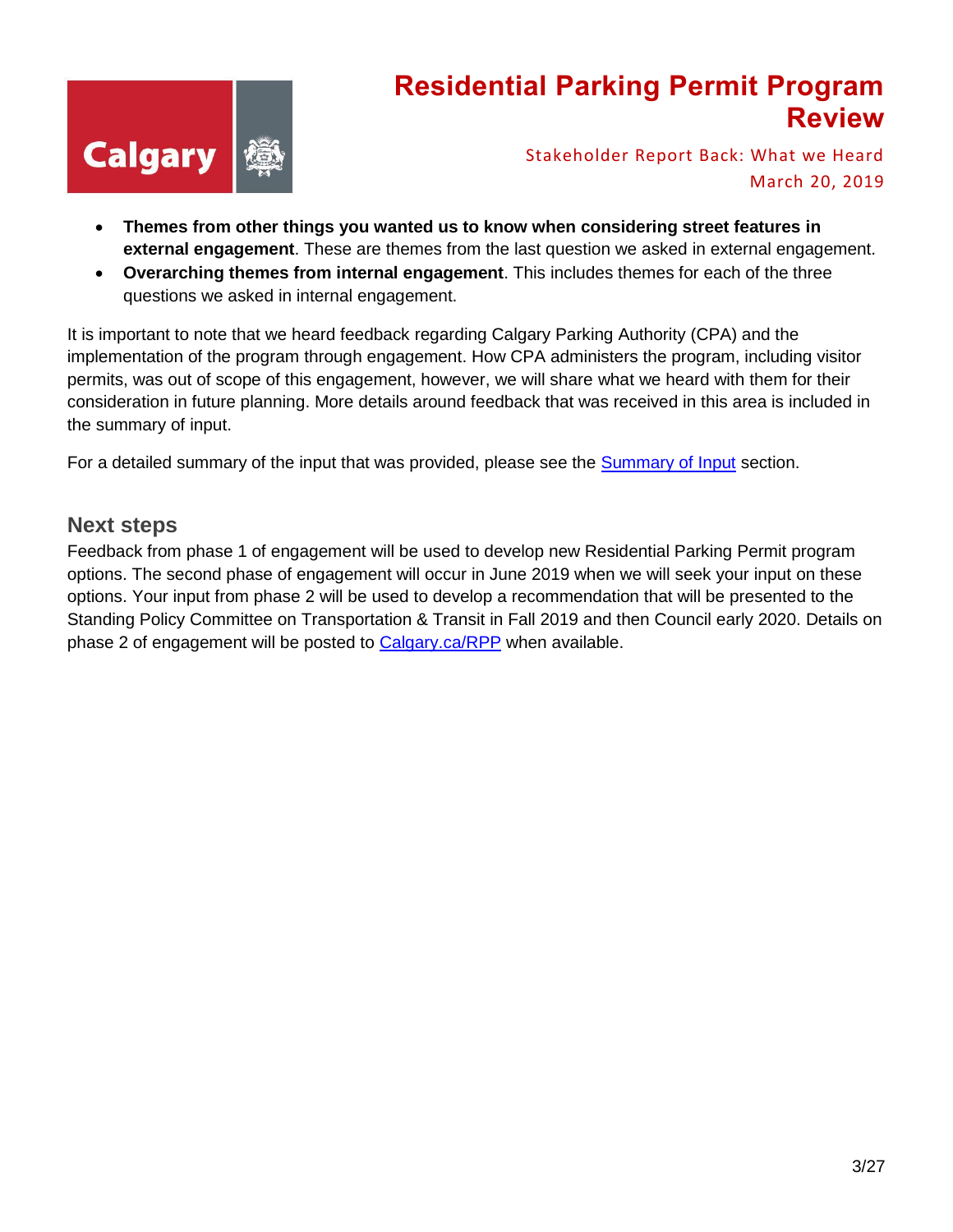

Stakeholder Report Back: What we Heard March 20, 2019

#### **Summary of Input**

All comments are reviewed to create themes in the summary of input. Each theme includes an explanation and/or examples of verbatim comments in italics. To ensure we capture all responses accurately, verbatim comments have not been altered. In some cases, when only a portion of a comment was used, we used '…'

There are four tables to report on what we heard from you. They are divided into the following:

- [Overarching themes from users of the program](#page-3-1)
- [Themes from each feature according to](#page-7-0) each of the three perspectives
- Themes from other things you wanted us to know when considering street features
- [Overarching themes from staff](#page-21-0)

<span id="page-3-0"></span>We received a large number of comments in engagement regarding Calgary Parking Authority (CPA) and the implementation of the program. These were mostly focused around the difficulty using the visitor registration system, a desire to return to the paper tag system for visitor registration and concerns regarding enforcement. How CPA administers the program, including visitor permits, was out of scope of this engagement, however, we will share feedback with them for their consideration in future planning.

#### <span id="page-3-1"></span>Overarching themes from users of the program

This is a summary of your responses to the questions regarding how issues with certain features of the program impact users of the program. Themes are divided by perspective and include an explanation and supporting examples.

| <b>Perspective</b> | Theme                                                                                  | <b>Explanation and supporting examples</b>                                                                                                      |
|--------------------|----------------------------------------------------------------------------------------|-------------------------------------------------------------------------------------------------------------------------------------------------|
| Homeowner/ Renter  | While some support the<br>program, there is room for<br>improvement within the current | This theme focused on the need for a review of the current program. Few<br>noted areas that work well, while others noted areas of improvement. |
|                    | RPP program                                                                            | I think RPP zones are a perceived problem. I don't think zones should<br>exist.                                                                 |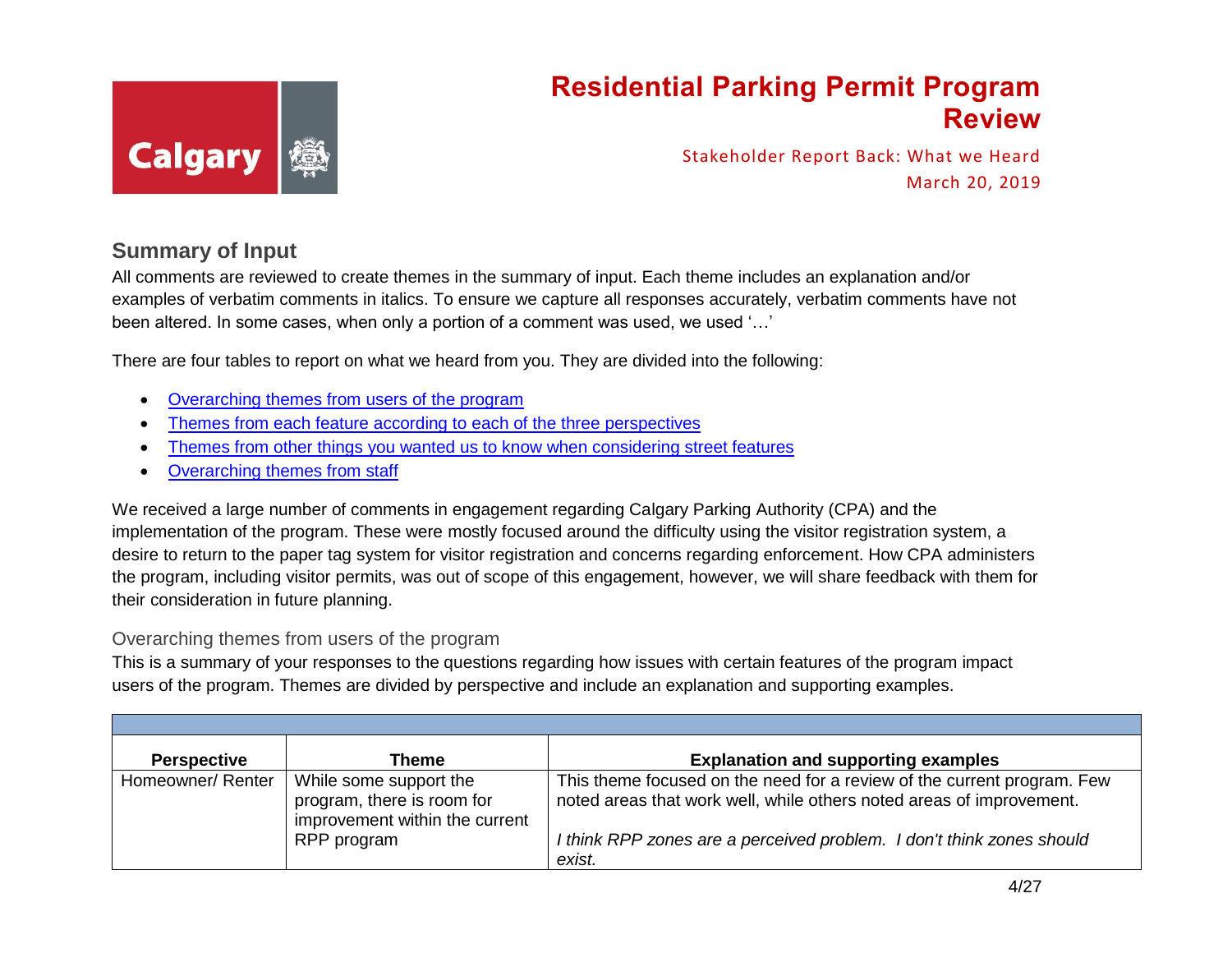

|                   |                                              | Yes, restrictions need to be in place, but this new system needs work!<br>Cost of RPPs are too low and incentivize people to park on the street rather<br>than on their own property.<br>These work well but the zones are inconsistent across my neighborhood,<br>University Heights. We get parking pressure from the University, the<br>Hospital and all related construction.                                                                                                                                                                                                                                                                                                    |
|-------------------|----------------------------------------------|--------------------------------------------------------------------------------------------------------------------------------------------------------------------------------------------------------------------------------------------------------------------------------------------------------------------------------------------------------------------------------------------------------------------------------------------------------------------------------------------------------------------------------------------------------------------------------------------------------------------------------------------------------------------------------------|
|                   | Use on-site parking for intended<br>purposes | This theme focused on properties with on-site parking. It was noted that<br>properties with garages, driveways, parking pads, etc. should use on-site<br>parking options for their intended purpose to avoid the need for on-street<br>parking.                                                                                                                                                                                                                                                                                                                                                                                                                                      |
|                   |                                              | I live in an apartment that is located within [personal information removed]. I<br>noticed a lot of people have garages that filled with junk. People tend to<br>park their cars in our parking lot instead of their garage or in front of their<br>house. People should park in their garage. The road should be free for<br>everyone else to park. Only places without garages, parking pads, or<br>parking lots should have parking zone permit requirements. People with<br>disabilities should be able to park for free in those zones since most<br>garages and back yard doors are not designed to be accessible. parking<br>meters are not designed to be accessible either. |
| Visitor to a home | RPP zones are elitist and<br>exclusionary    | This theme noted that residential parking permit zones lack inclusivity and<br>promote a perceived sense of personal ownership towards streets, which<br>are public property.                                                                                                                                                                                                                                                                                                                                                                                                                                                                                                        |
|                   |                                              | It s important to be able to visit someones home or have visitors. People do<br>not own the street in front of their house and if I have some renovations<br>done the contractors should be able to park for a short time on the public<br>street without histrionics. A mechanism needs to be in place to allow this.                                                                                                                                                                                                                                                                                                                                                               |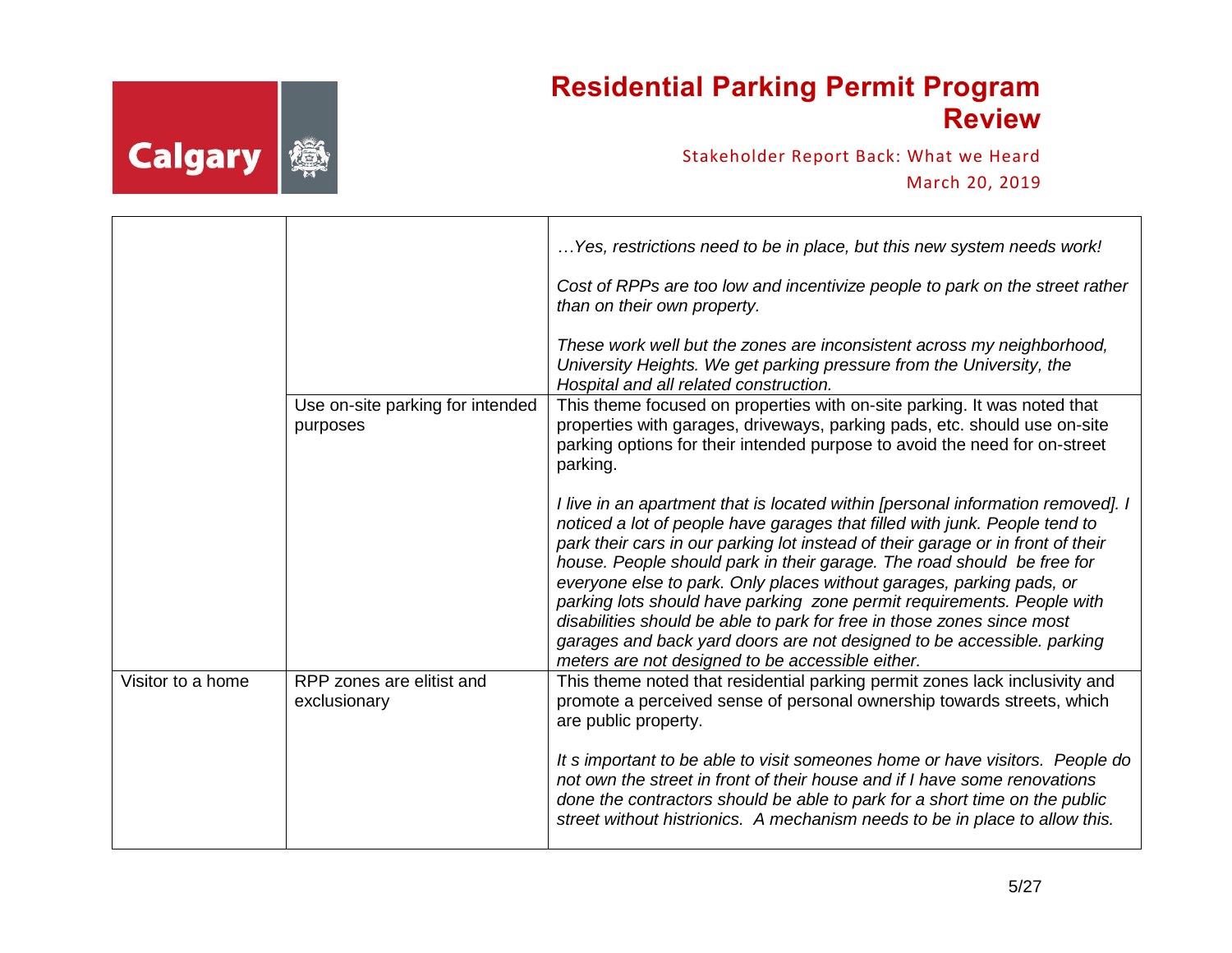

|                                                                         | This seems a little excessive. The RPP process is really heavily skewed<br>toward homeowners, even though the streets are public property and<br>should be more available for the wellbeing of all Calgarians, as the public<br>commons where people can gather.                                                                                                                                                                                                        |
|-------------------------------------------------------------------------|-------------------------------------------------------------------------------------------------------------------------------------------------------------------------------------------------------------------------------------------------------------------------------------------------------------------------------------------------------------------------------------------------------------------------------------------------------------------------|
| On-street parking makes the<br>street too congested                     | This theme focused on the relationship between on-street parking and<br>general road congestion, noting that added road congestion makes it<br>difficult to abide by the visitor permit regulations.                                                                                                                                                                                                                                                                    |
|                                                                         | if the street is fully parked up then visitors to houses cannot find a spot to<br>visit the house. The visitor might have to park more than 150 m away if the<br>rest of the block is parked up.                                                                                                                                                                                                                                                                        |
|                                                                         | When not using on-site parking all the extra cars make it clustered on the<br>road. Causing congestion on the road                                                                                                                                                                                                                                                                                                                                                      |
| RPP only zones are a deterrent<br>for visitors to a home                | This theme noted that RPP zones sometimes act as a deterrent for visitors,<br>negatively impacting their sense of feeling welcomed.                                                                                                                                                                                                                                                                                                                                     |
|                                                                         | Inconvenient and I will seldom visit.                                                                                                                                                                                                                                                                                                                                                                                                                                   |
|                                                                         | This is a significant deterrent to visiting someone's home.                                                                                                                                                                                                                                                                                                                                                                                                             |
|                                                                         | Nowhere nearby the house you are visiting to park. Avoid going to houses<br>with parking restrictions.                                                                                                                                                                                                                                                                                                                                                                  |
| RPP zones impact homecare<br>workers, and those with mobility<br>issues | This theme focused on the challenges experienced by those working in an<br>industry whereby they are visiting a home for work-related purposes.                                                                                                                                                                                                                                                                                                                         |
|                                                                         | In the Disability Service field, the homeowner or resident is the disabled<br>client, and their private parking space is for their belongings, which may or<br>may not include a vehicle, and staff coming to work in their home are<br>expected to use street parking. As the population demographic shifts toward<br>the elderly, this will become more common and more of a problem.<br>Caregivers could also be coming for a short period such as an hour, or for a |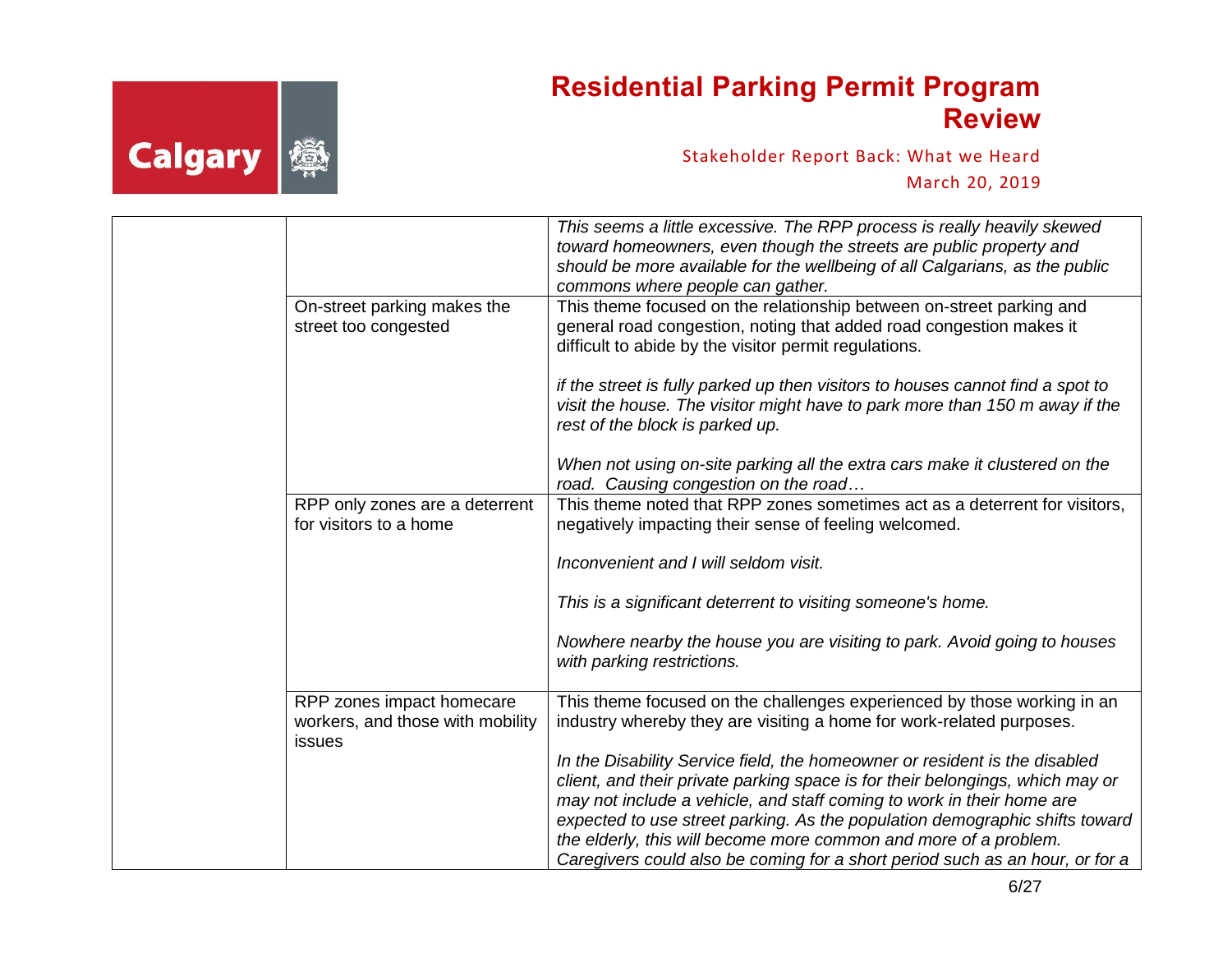

|                 |                                                               | continuous periods (shifts where one staff arrives to relieve another, with<br>continuous staffing present), so on-street parking solutions must be flexible.                                                                                                          |
|-----------------|---------------------------------------------------------------|------------------------------------------------------------------------------------------------------------------------------------------------------------------------------------------------------------------------------------------------------------------------|
| Visitor to a    | Businesses should                                             | This theme focused on the desire for businesses, organizations and                                                                                                                                                                                                     |
| business,       | accommodate sufficient on-site                                | institutions to provide sufficient on-site parking for their patrons.                                                                                                                                                                                                  |
| organization or | parking                                                       |                                                                                                                                                                                                                                                                        |
| institution     |                                                               | Be more thoughtful about approving developments that include adequate<br>parking.                                                                                                                                                                                      |
|                 |                                                               | Expectation that parking will be available and would feel upset if it was<br>taken up by community. Is there a limit on businesses in an area? New<br>developments feel betrayed by the City for not enforcing parking restrictions<br>when allowing new developments. |
|                 | RPP zones are a deterrent for<br>visitors to visit businesses | This theme noted that RPP zones were sometimes viewed as a deterrent to<br>businesses and could detract from their customer-base.                                                                                                                                      |
|                 |                                                               | Avoid areas b/c there's no place to park. It's all permit zones. Takes away<br>from businesses.                                                                                                                                                                        |
|                 |                                                               | Mobility challenges. If going to a restaurant and no available parking,<br>choose to go elsewhere.                                                                                                                                                                     |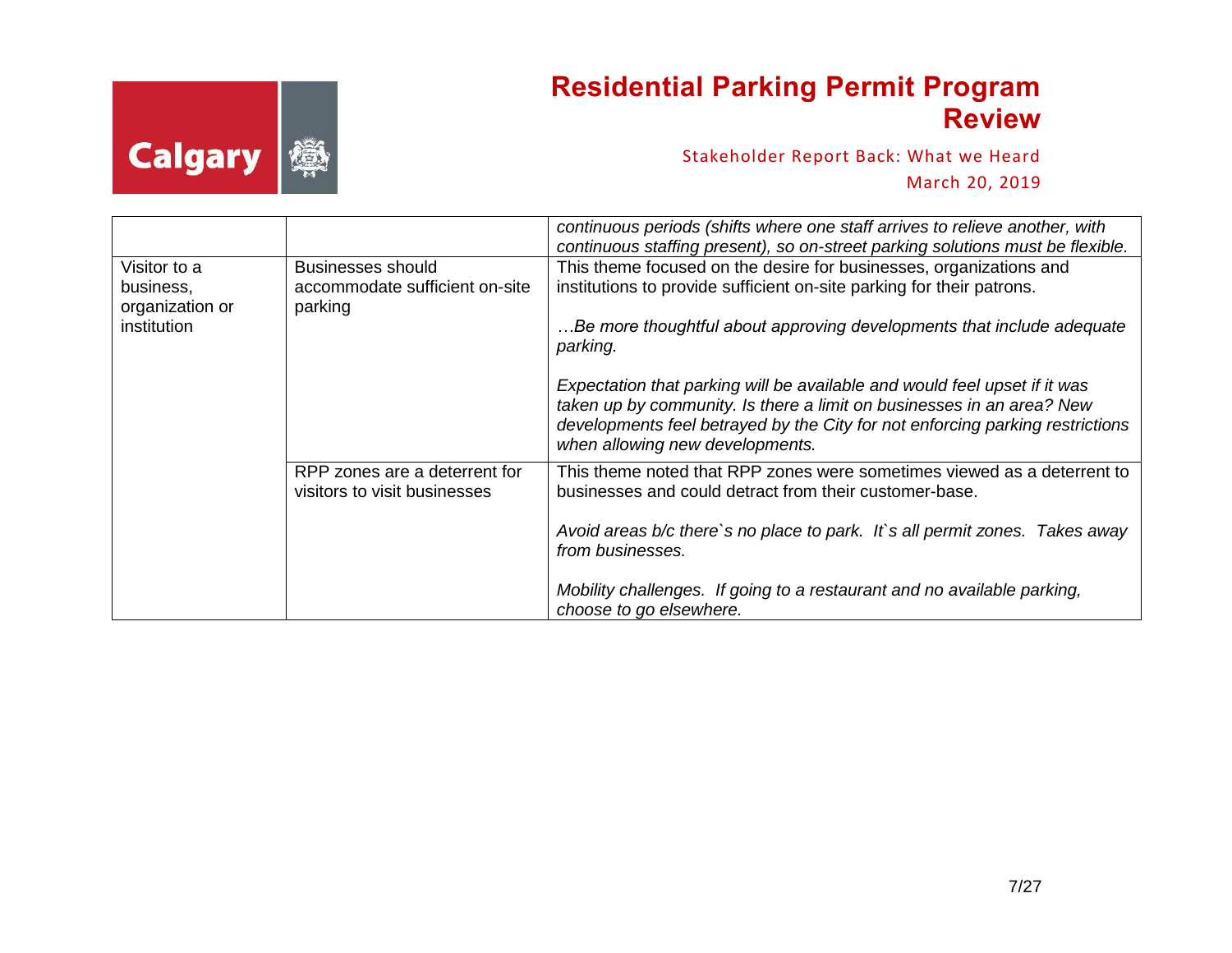

Stakeholder Report Back: What we Heard March 20, 2019

<span id="page-7-0"></span>Themes from each feature according for each of the three perspectives

The following table identifies themes that were noted for each of the features that were presented in engagement with users of the program. Each theme has and explanation and at least one verbatim comment that further exemplifies what the theme is about.

| <b>Perspective</b> | <b>Feature</b>    | Themes for each feature                                                                                                     | <b>Explanation and supporting verbatim comments</b>                                                                                                                                                                                                                                                                                                                                                                                                        |
|--------------------|-------------------|-----------------------------------------------------------------------------------------------------------------------------|------------------------------------------------------------------------------------------------------------------------------------------------------------------------------------------------------------------------------------------------------------------------------------------------------------------------------------------------------------------------------------------------------------------------------------------------------------|
| Homeowner/Renter   | RPP Only<br>zones | according to perspective<br>Permit eligibility poses<br>concerns for multi-family,<br>rentals, and non-driving<br>residents | This theme focused on fairness in the eligibility process. It<br>addressed how multi-family units and residents without vehicles<br>are treated differently.<br>I have lived in the same area my whole life. Now because of<br>MRU students taking all the street parking communities have<br>gone to the city for permit parking. The complex I belong to has                                                                                             |
|                    |                   |                                                                                                                             | not. I can't park anywhere near my home. [personal information<br>removed] I do not feel safe anymore walking to and from my<br>vehicle. It has been a constant frustration for myself and many<br>others. It should be location and address based not how it<br>currently is for multiple unit complexes.                                                                                                                                                 |
|                    |                   |                                                                                                                             | I don't own a car, but sometimes rent one or have family visit.<br>The way the RPP is structured means that I a rental won't be<br>registered for a few days (and I can't get the license plate in<br>advance) and I can't have visitors with my residence, including<br>when I borrow a vehicle. I would like to be able to nearly<br>instantly register a vehicle, whether for me personally or for a<br>visitor, to a maximum of one vehicle at a time. |
|                    |                   | Zone issues, including size                                                                                                 | This theme focused on the need for added criteria in                                                                                                                                                                                                                                                                                                                                                                                                       |
|                    |                   | and process to<br>obtain/review pose a                                                                                      | determining the need for zone restrictions. It further addressed<br>how zone restrictions that are in place are not necessarily                                                                                                                                                                                                                                                                                                                            |
|                    |                   | concern for residents                                                                                                       | meeting the needs of the people they were set up to serve.                                                                                                                                                                                                                                                                                                                                                                                                 |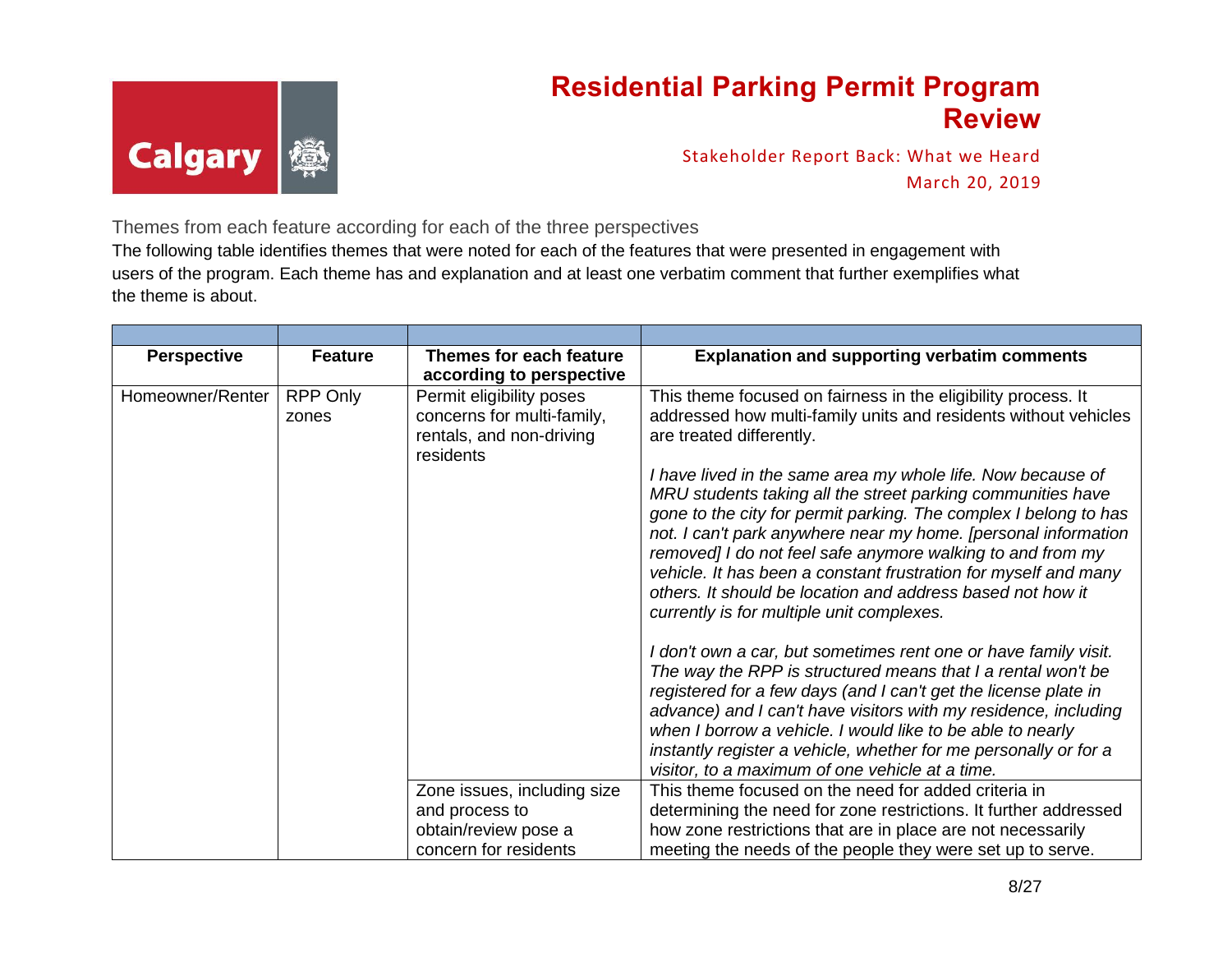

|                                        |                             | This is a source of frustration. The idea residents on a street<br>through a relatively simple petition can gain exclusive (or<br>almost exclusive) parking on that street without a mechanism<br>for review is not appropriate. I understand the frustrations with<br>large venues (hospitals, schools, stadiums etc.) near houses<br>but with very rare exceptions these facilities were present<br>before the house was purchase, or it was zoned to have this<br>facility there in the future.<br>The process has completely lost sight of being citizen centric<br>and appears to be focused on ease of administration by The<br>City. This is simply an inconvenience on citizens trying to live<br>their lives and not an example of The City making life better |
|----------------------------------------|-----------------------------|-------------------------------------------------------------------------------------------------------------------------------------------------------------------------------------------------------------------------------------------------------------------------------------------------------------------------------------------------------------------------------------------------------------------------------------------------------------------------------------------------------------------------------------------------------------------------------------------------------------------------------------------------------------------------------------------------------------------------------------------------------------------------|
|                                        | On-site parking should be   | This theme noted that on-site parking should be a primary                                                                                                                                                                                                                                                                                                                                                                                                                                                                                                                                                                                                                                                                                                               |
|                                        | primary space for parking   | parking option when it is available rather than parking on the                                                                                                                                                                                                                                                                                                                                                                                                                                                                                                                                                                                                                                                                                                          |
|                                        |                             | street so that on-street parking can be used for other purposes.                                                                                                                                                                                                                                                                                                                                                                                                                                                                                                                                                                                                                                                                                                        |
|                                        |                             | Enforces the fallacy that the street in front of a person's house<br>belongs to them. This is not true. This is a very expensive<br>subsidy by the city (free parking/storage/road building/road<br>maintenance/handling of runoff/drainage) for citizens to park<br>their cars AFTER the city has already mandated every house<br>have X number of parking stalls for storage of those vehicles!                                                                                                                                                                                                                                                                                                                                                                       |
| Other types of                         | Costs in residential permit | The theme noted the discrepancy between the idea that these                                                                                                                                                                                                                                                                                                                                                                                                                                                                                                                                                                                                                                                                                                             |
| zone<br>restrictions<br>(paid, unpaid) | parking zones is a concern  | zones should not have paid parking options and the thought<br>that paid zones could help balance the needs of the public and<br>visitors to residents in these zones.                                                                                                                                                                                                                                                                                                                                                                                                                                                                                                                                                                                                   |
|                                        |                             | Preference for specific hours and days over 24-7 permit<br>areas. There should be no paid parking requirements in<br>Residential areas, as primary use of non-resident parking tends                                                                                                                                                                                                                                                                                                                                                                                                                                                                                                                                                                                    |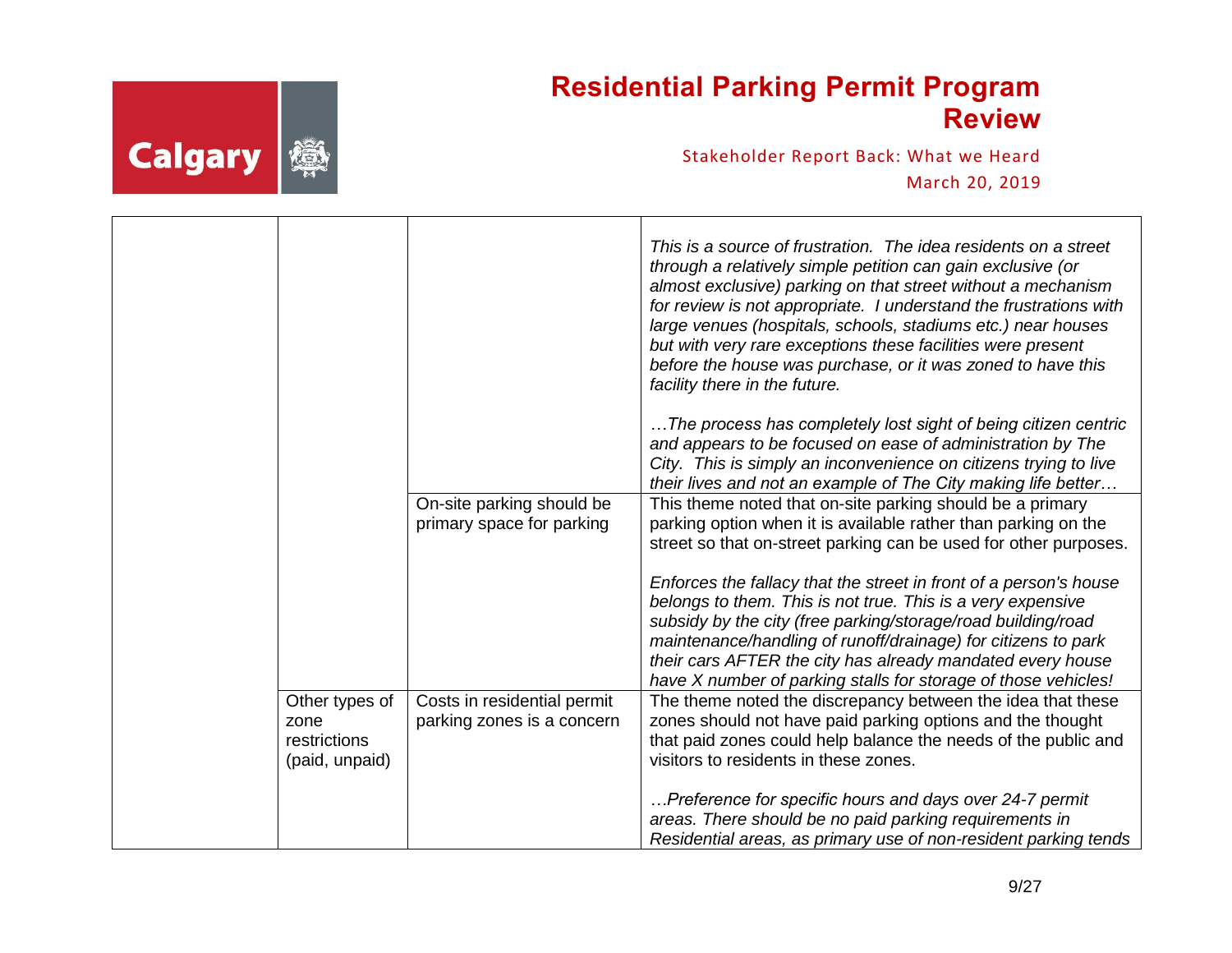

|                                         |                                                                                                                                                | to be for events and activities that provide a benefit to the<br>community and residents overall.<br>My RPP zone has a two hour free public parking restriction and<br>that works just fine. What I don't like and don't find fair is the<br>number of RPP zones that have been replaced by Park Plus.<br>How is that fair for residents? Just another City of Calgary<br>money grab.<br>This approach should be the default for all restricted parking<br>zones in the City. It is reasonable to expect people to be able to<br>pay for the right to park on city streets, and it is not reasonable<br>to force guests to houses in RPP zones to park far away from |
|-----------------------------------------|------------------------------------------------------------------------------------------------------------------------------------------------|----------------------------------------------------------------------------------------------------------------------------------------------------------------------------------------------------------------------------------------------------------------------------------------------------------------------------------------------------------------------------------------------------------------------------------------------------------------------------------------------------------------------------------------------------------------------------------------------------------------------------------------------------------------------|
|                                         |                                                                                                                                                | their destination or risk a parking ticket because the person<br>they are visiting does not have enough guest passes or simply<br>forgets to register every vehicle that visits for any amount of<br>time.                                                                                                                                                                                                                                                                                                                                                                                                                                                           |
| Commercial/<br>residential<br>interface | Commercial and residential<br>needs are important and the<br>impact of commercial needs<br>on residents in RPP only<br>zones should be reduced | This theme focused on the relationship between residential and<br>commercial parking needs. It acknowledged that both needs<br>are important and should be considered but appeared to focus<br>more on the needs of residents, including suggestions to<br>reduce the impact of commercial spaces to nearby residents.                                                                                                                                                                                                                                                                                                                                               |
|                                         |                                                                                                                                                | In the development permit and City decisions, parking needs to<br>be top of mind. Requirements need to be met and not have spill<br>over into residential. It is to have a balance for those of us who<br>own homes, but for those wanting to spend money for our<br>businesses to have that access                                                                                                                                                                                                                                                                                                                                                                  |
|                                         |                                                                                                                                                | Some permit only zones have been turned into pay parking on<br>the north side of the street. While it facilitates the business, it<br>makes it harder for residents to find parking.                                                                                                                                                                                                                                                                                                                                                                                                                                                                                 |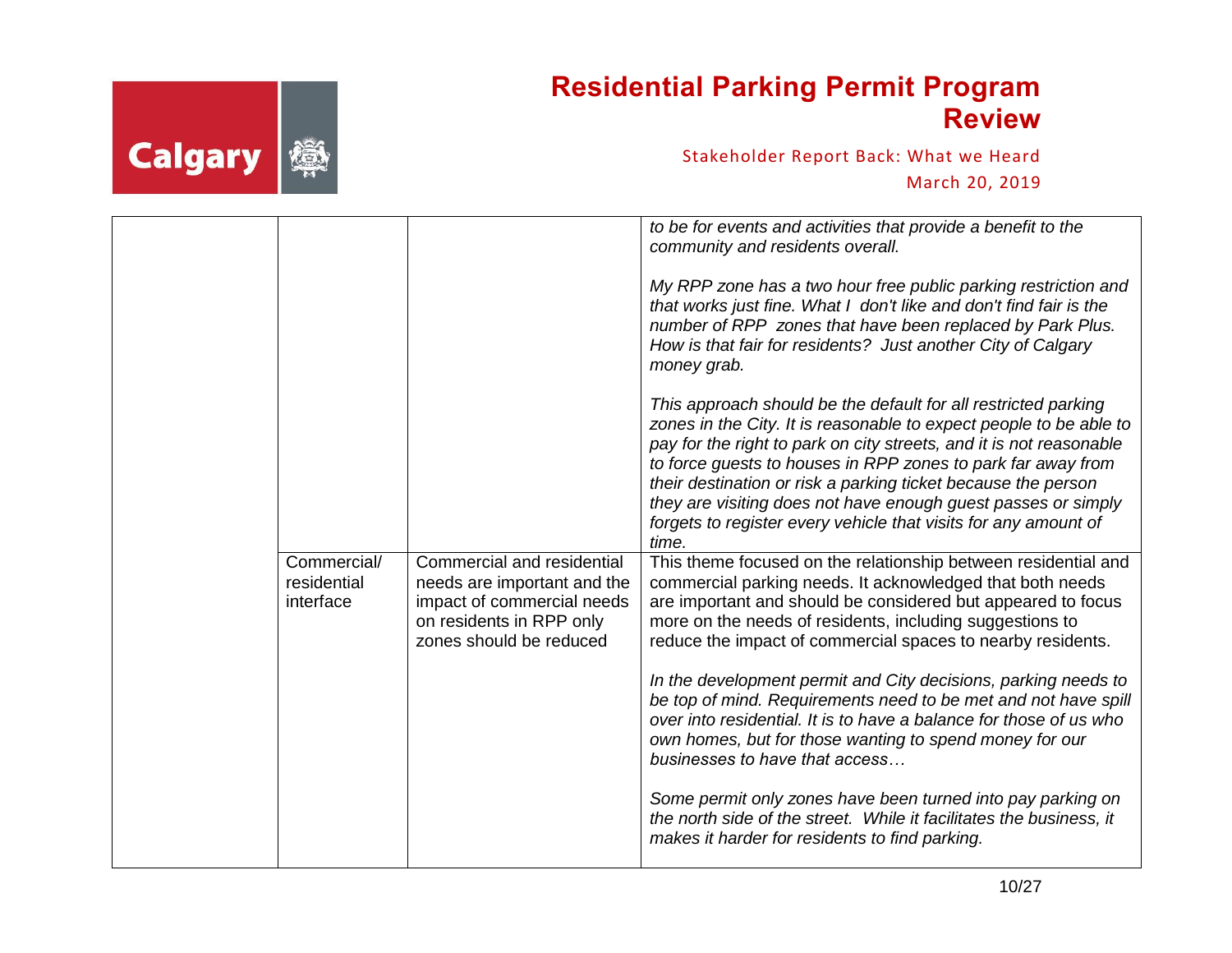

|                     |                                                                                            | Where there are popular commercial enterprises (restaurants,<br>bars, etc.) on busy thoroughfares that do not have on-street<br>parking, there tends to be some overspill customer parking onto<br>adjacent RRP streets, typically in the evenings/weekends.<br>Perhaps some investigation and working some flexibility into<br>parking policy for these locations could be undertaken. This is<br>more prevalent in Inner City communities adjacent major<br>roadways. Residents wishing to park on-street are affected by<br>this. |
|---------------------|--------------------------------------------------------------------------------------------|--------------------------------------------------------------------------------------------------------------------------------------------------------------------------------------------------------------------------------------------------------------------------------------------------------------------------------------------------------------------------------------------------------------------------------------------------------------------------------------------------------------------------------------|
| Major<br>generators | Major generators should be<br>equipped with sufficient on-<br>site parking for their users | This theme focused on the need for major generators to include<br>sufficient and affordable parking so visitors to their facilities are<br>not opting to find cheaper alternatives on nearby residential<br>streets.                                                                                                                                                                                                                                                                                                                 |
|                     |                                                                                            | This is compounded by these facilities using parking as a profit<br>generating business. Parking should be provided at cost to<br>reduce this pressure. Parking relaxations should not be granted<br>for developments. Relaxations and high fees should not be<br>used to attempt to modify driver behaviour as this does not<br>work - it just moves the parker to a different spot.                                                                                                                                                |
|                     |                                                                                            | In front of my home is residential parking. Major generators<br>need to prepare for their own parking (includes 4 plexes & apt<br>bldgs)                                                                                                                                                                                                                                                                                                                                                                                             |
|                     |                                                                                            | Large businesses and institutions attract many vehicles. If there<br>is not sufficient, reasonably priced parking, these vehicles will<br>spill into residential areas. Development permits must require<br>sufficient parking. The City must not restric the number of<br>parking stalls to try and force people onto public transit. This<br>strategy does not work and it is disrespectful to adjacent<br>homeowners.                                                                                                             |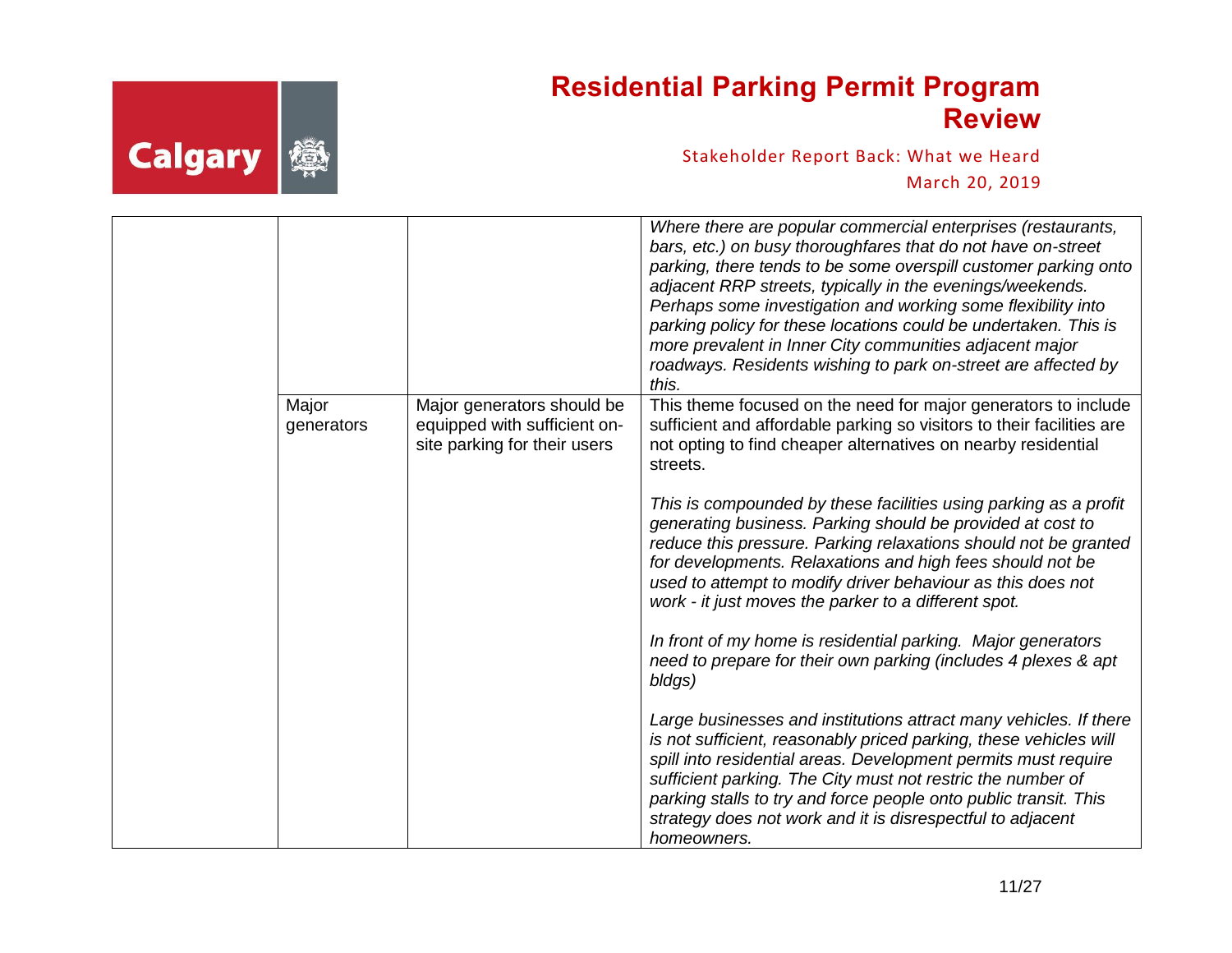

|                      | <b>Balance on-street</b><br>congestion within program       | This theme addressed how major generators and commercial<br>spaces draw an influx of non-residents to areas and that this<br>contributes to extra on-street congestion in residential parking<br>permit zones.<br>I am not sure if churches fall into the category as Major<br>Generators, but in Zone G, the impact of churches is huge.<br>Currently there are 10-12 active churches and the impact on<br>the community is huge. I support a vibrant commercial strip,<br>and I understand the move to secondary suites, but there isn't<br>street capacity to support all four (primary residences,<br>secondary suites, commercial parking, and church members).<br>Something has to give.<br>University of Calgary students/staff/visitors parking in the few<br>non-RPP sections in the neighbourhood sometimes block alley<br>access or do not respect the snow route parking ban, and then |
|----------------------|-------------------------------------------------------------|----------------------------------------------------------------------------------------------------------------------------------------------------------------------------------------------------------------------------------------------------------------------------------------------------------------------------------------------------------------------------------------------------------------------------------------------------------------------------------------------------------------------------------------------------------------------------------------------------------------------------------------------------------------------------------------------------------------------------------------------------------------------------------------------------------------------------------------------------------------------------------------------------|
| In-zone<br>commuting | In-zone commuting is<br>generally supported by<br>residents | the street is not cleared.<br>While some disagreed with in-zone commuting and made<br>recommendations that suggested residents should park within<br>a certain distance of their home, more indicated that they did<br>not have a problem with this feature.<br>I wasn't aware that this happened. That's ridiculous. If they are<br>close enough to be in the same zone they should walk/bike and<br>not take up other people's parking.<br>Within the zone it should be allowed. The number of people<br>who work within zone and need to drive is likely minimal.<br>Parking permits should be only within the block, similar to<br>visitors passes.                                                                                                                                                                                                                                            |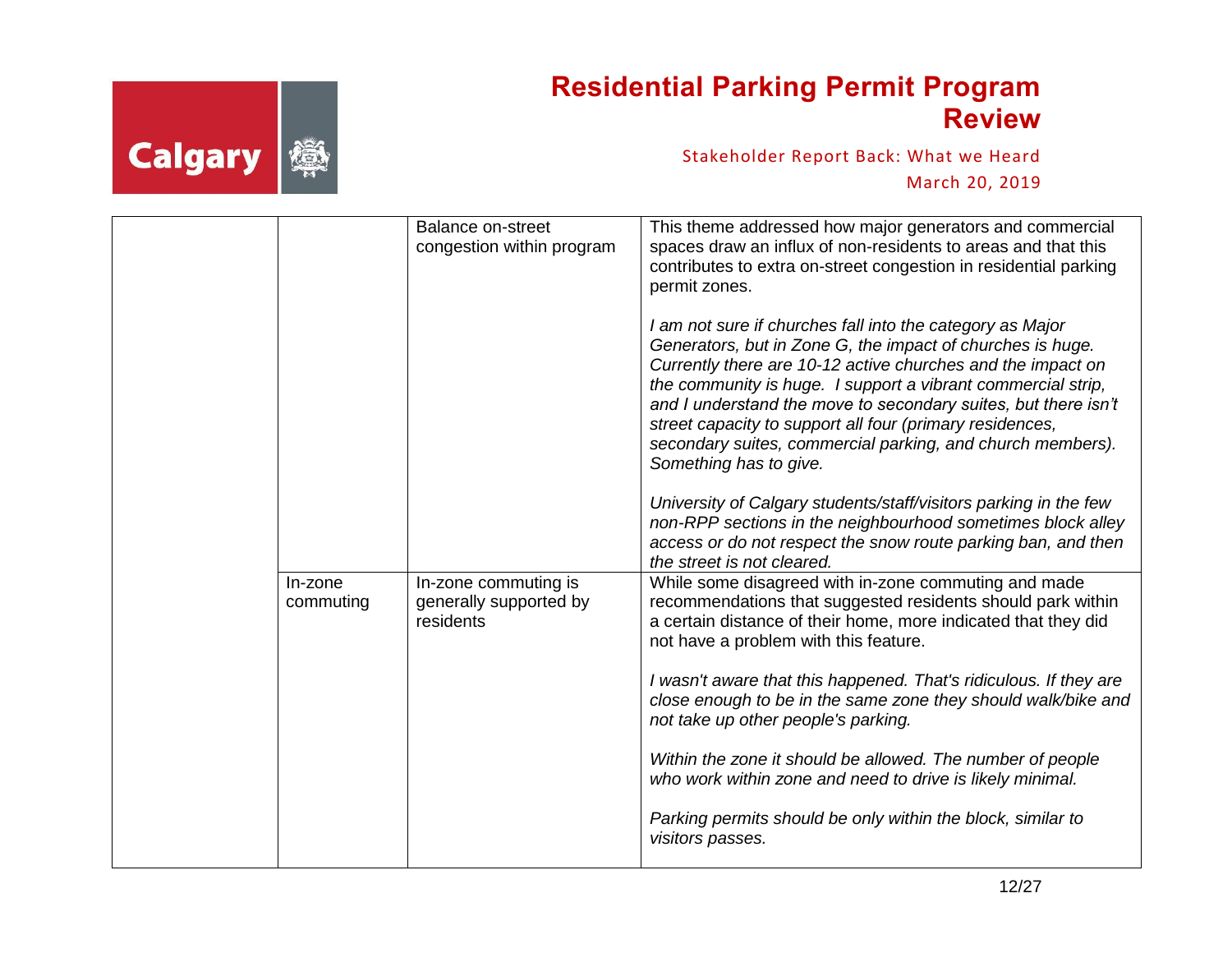

|                   | On-site<br>parking       | On-site parking should be<br>used as primary parking<br>option when it is available             | This theme has been previously noted under RPP only zones.<br>It supports the preference that on-site parking be used primarily<br>for parking purposes when its included on a residential<br>property.                                                                                                                                                                                                                                                                                                                                                                  |
|-------------------|--------------------------|-------------------------------------------------------------------------------------------------|--------------------------------------------------------------------------------------------------------------------------------------------------------------------------------------------------------------------------------------------------------------------------------------------------------------------------------------------------------------------------------------------------------------------------------------------------------------------------------------------------------------------------------------------------------------------------|
|                   |                          |                                                                                                 | There is something about this provision that doesn't sit well with<br>me. I would rather residents use parking pads, garages and<br>lay-bys for the purpose for which they were built and leave<br>street parking for visitors.                                                                                                                                                                                                                                                                                                                                          |
|                   |                          |                                                                                                 | I park in my garage but, with the RRP system, the trades<br>people working in the area (and there are alot of them) park in<br>the alleyways instead of the street because it is such a hassle<br>getting a temporary parking permit. Often they block the<br>alleyways for extended periods of time, making it very difficult<br>to access my garage. The RRP system is not working. I would<br>like to see the old system with 2 paper parking per household<br>reinstated. There was not a problem with alley parking with the<br>old system.                         |
| Visitor to a home | <b>RPP Only</b><br>zones | Administration of visitor<br>permits is a significant<br>concern for visitors and<br>residents. | While administration of visitor permits are beyond the scope of<br>this project, a significant theme emerged regarding the current<br>visitor parking permit process, including easier accommodation<br>for more than 2 guests, and an easier registration system.<br>Many comments focused on returning to the paper tag system.<br>The loss of the windshield tags is a pain because now the<br>homeowner must log in to register you as a visitor. I actually<br>have friends I tend not to visit because it is such a pain to park<br>anywhere near where they live. |
|                   |                          |                                                                                                 | We used to meet for coffee at a friends home. Now we are<br>forced to go to a restaurant and pay for parking because only 2<br>cars can be there and er are 6 friends. It costs more, finding                                                                                                                                                                                                                                                                                                                                                                            |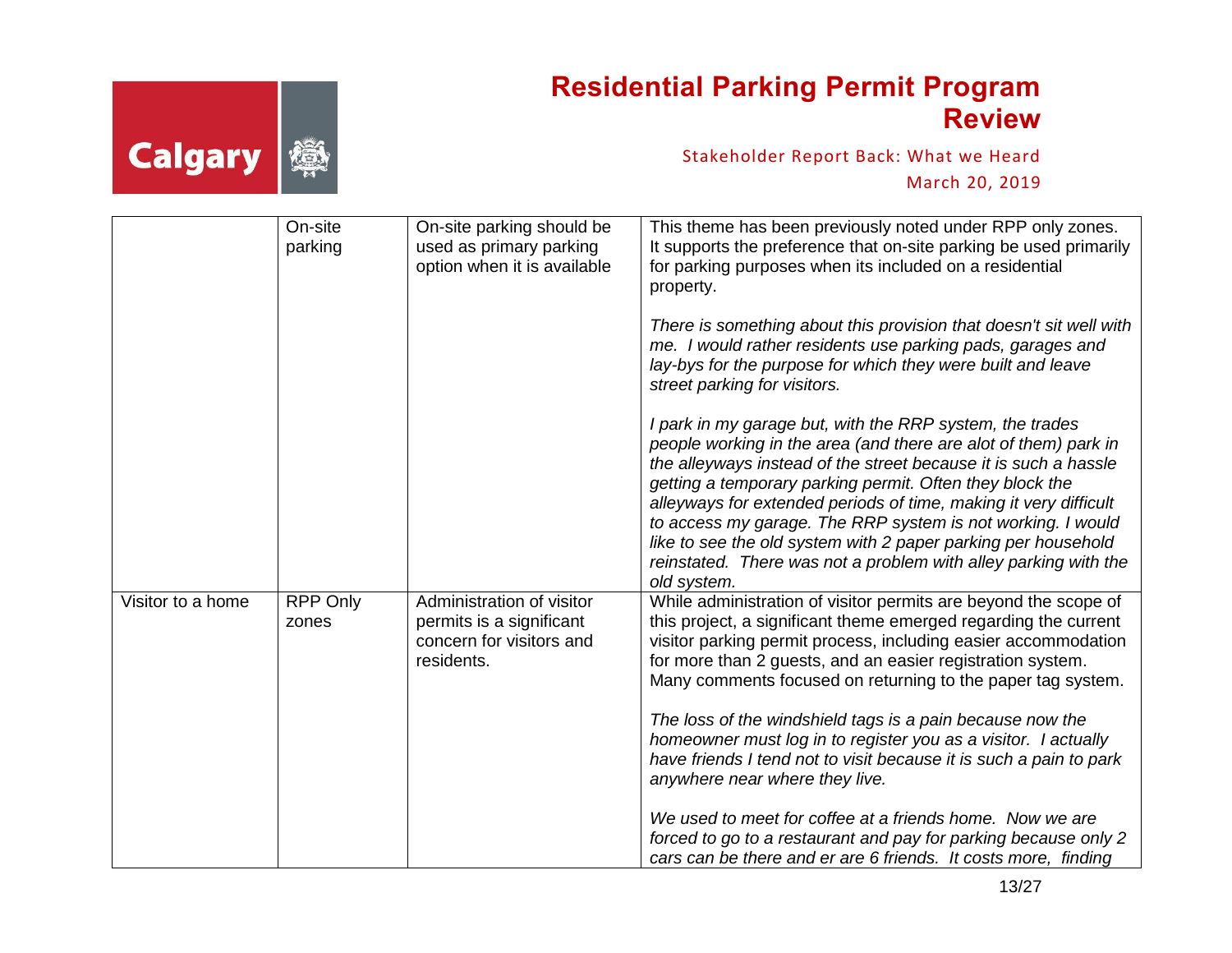

|                                                          |                                                     | parking is a pain so now we do it less. Thanks for ruining<br>friendships and get togethers with your restrictive policies. You<br>want people to live in denser areas, to be downtown and not<br>drive to the suburbs but you make life unlivable by your<br>control                                                                                                                                                                                                                                                                                                                                                                                                                                |
|----------------------------------------------------------|-----------------------------------------------------|------------------------------------------------------------------------------------------------------------------------------------------------------------------------------------------------------------------------------------------------------------------------------------------------------------------------------------------------------------------------------------------------------------------------------------------------------------------------------------------------------------------------------------------------------------------------------------------------------------------------------------------------------------------------------------------------------|
|                                                          |                                                     | It would be great if we could have more than a maximum of 2<br>visitor permits. When we have birthdays or other gatherings, it<br>is extremely difficult for friends/family to come visit us due to<br>the RPP parking issue. I understand the limit is intended to<br>encourage car sharing/alternate modes of transit, but an<br>undesirable effect is making friends/family NOT want to come<br>to our home at all. It has a social impact that might not be<br>measured through statistics. Increasing the number of visitor<br>permits allowed from a max of 2 to 4 would be greatly helpful.<br>The online system used to register license plate would work<br>well with the increase as well. |
|                                                          |                                                     | Cannot immediately register spontaneous or unexpected drop-<br>by visitors immediately with current online/phone registration if<br>licence plate numbers are unknown until they arrive. Time lag<br>with current system (with possible ticket penalty). Paper Visitor<br>Parking Permits are immediate and visible. Better system.                                                                                                                                                                                                                                                                                                                                                                  |
|                                                          |                                                     | My very elderly mother no longer has visitors because she has<br>too much difficulty registering visitors.                                                                                                                                                                                                                                                                                                                                                                                                                                                                                                                                                                                           |
| Other types of<br>zone<br>restrictions<br>(paid, unpaid) | Cost and payment options<br>are seen as a deterrent | This theme focused on cost and payment options being a<br>deterrent to visit friends and family. Few noted that costs<br>should be lower or free while others commented on the lack of<br>payment options when payment is required.                                                                                                                                                                                                                                                                                                                                                                                                                                                                  |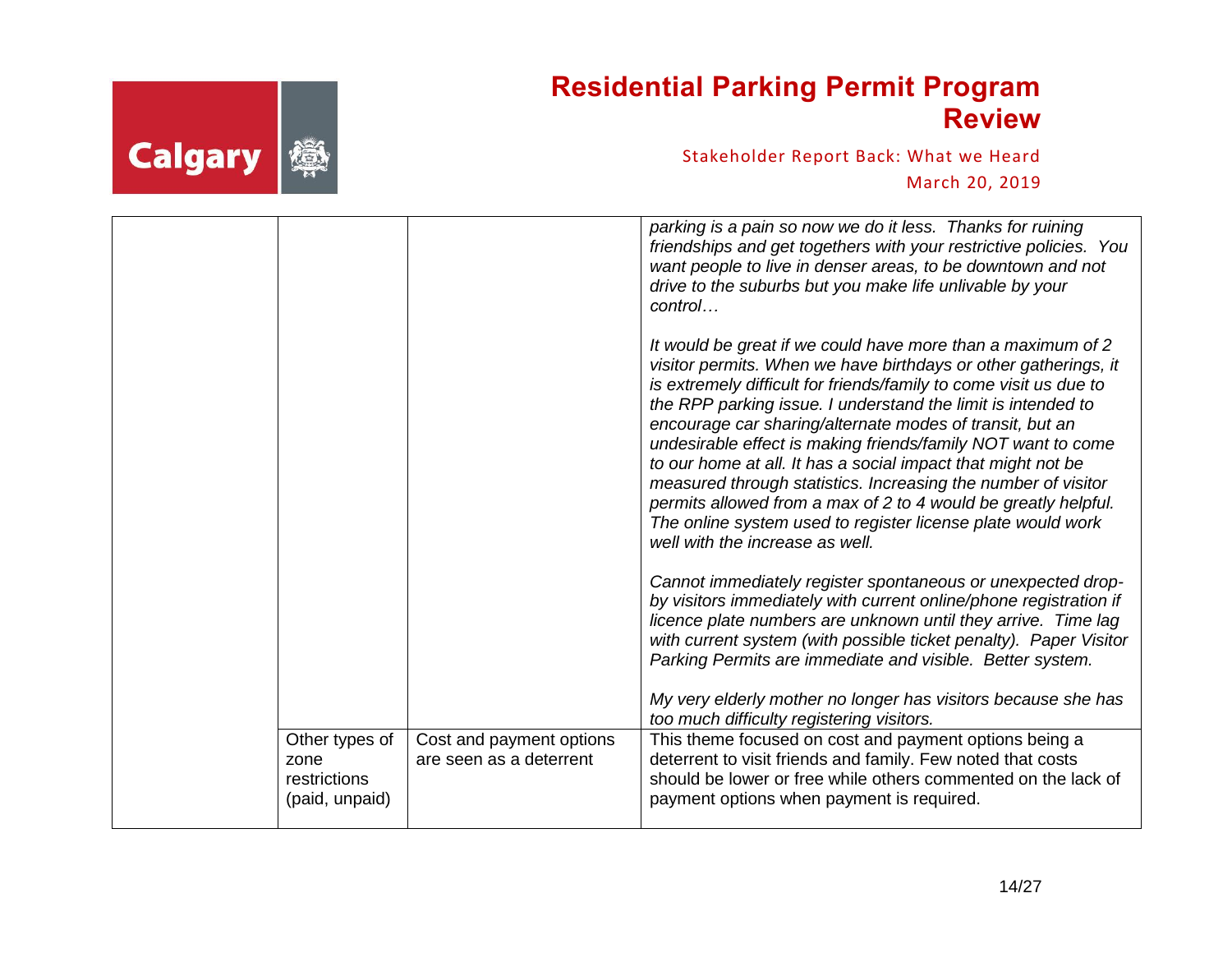# **Calgary 美**

#### **Residential Parking Permit Program Review**

|                                         |                                                                                        | I don't mind hourly if the price is right, most of the time it's<br>outrageous, so I don't park. I think it should be free if under 2<br>hrs.                                                                                                                                                                                                                                                   |
|-----------------------------------------|----------------------------------------------------------------------------------------|-------------------------------------------------------------------------------------------------------------------------------------------------------------------------------------------------------------------------------------------------------------------------------------------------------------------------------------------------------------------------------------------------|
|                                         |                                                                                        | There is no way to pay for parking by debit. This is an issue for<br>those low income families that do not utilize credit cards or<br>have an online account, which again requires a credit card<br>payment, or visiting a city office to have money deposited to the<br>system.                                                                                                                |
| Commercial/<br>residential<br>interface | Restrictions in these areas<br>can support balance<br>between commercial and           | This theme focused on introducing a solution that seeks to find<br>balance for commercial and residential needs.                                                                                                                                                                                                                                                                                |
|                                         | residential needs                                                                      | Parking time limits are a reasonable way to ensure people<br>share the space fairly.                                                                                                                                                                                                                                                                                                            |
| Major<br>generators                     | Restrictions near major<br>generators are valuable in<br>protecting residential street | This theme focused on the value of restrictions near major<br>generators to improve access for visitors to homes.                                                                                                                                                                                                                                                                               |
|                                         | space.                                                                                 | I go to visit my friend in my car (for the reasons above in 3). I<br>get there and his street parking is plugged solid by people who<br>work at Foothills hospital but don't want to pay for parking. The<br>only parking within 6 blocks of his house in front of a [personal<br>information removed] so I go home. If permit only parking was<br>in place I would be able to visit my friend. |
| In-zone<br>commuting                    | In-zone commuting<br>contributes to competitive<br>parking for visitors                | This theme focused on the frustration experienced by visitors to<br>a home when parking near the home they want to visit is taken<br>up by residents from other areas within the zone. It was noted<br>that it is difficult to park within 150 meters of the home when<br>residential parking permit holders are taking those spaces.                                                           |
|                                         |                                                                                        | I go to visit my friend but his street is full because apparently<br>the east half of the zone works in the west side of the zone and<br>parks in front of my friends house. If residential parking permits                                                                                                                                                                                     |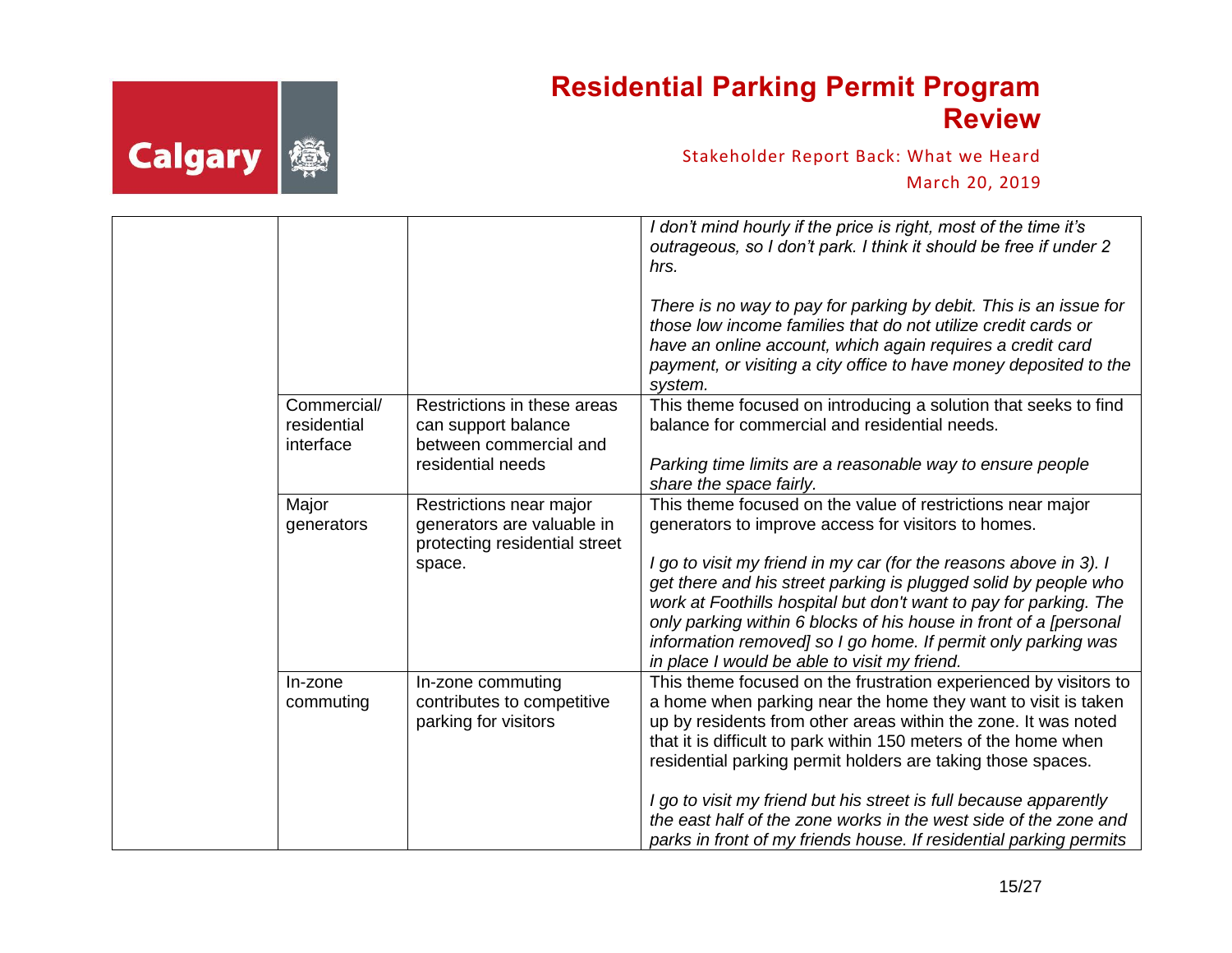

|                           |                                                          |                                                                         | had the same restriction as visitor permits I would be able to<br>visit my friend.                                                                                                                                                                                               |
|---------------------------|----------------------------------------------------------|-------------------------------------------------------------------------|----------------------------------------------------------------------------------------------------------------------------------------------------------------------------------------------------------------------------------------------------------------------------------|
|                           | On-site                                                  | On-site parking should be                                               | On-site parking is a consistent theme and while this is from the                                                                                                                                                                                                                 |
|                           | parking                                                  | primary parking option when<br>available                                | perspective of a visitor to a home, it echoes the previous<br>comments on the theme. Visitors to home would prefer that                                                                                                                                                          |
|                           |                                                          |                                                                         | homes with on-site parking use it for parking purposes to free                                                                                                                                                                                                                   |
|                           |                                                          |                                                                         | up on-street parking options for them to visit friends and family.                                                                                                                                                                                                               |
|                           |                                                          |                                                                         | If they use their on-site parking for storing stuff or other uses,<br>they should have to pay for on-street parking. Why get it for<br>free just because you use your own parking for something<br>else? No reason for giving this public service to them for free.<br>Not fair. |
| Visitor to a<br>business, | <b>RPP Only</b><br>zones                                 | RPP only zones can impact<br>customers' desire to visit                 | This theme noted how parking challenges impact visitors'<br>desire, or lack thereof, to visit businesses, organizations or                                                                                                                                                       |
| organization or           |                                                          | businesses                                                              | institutions.                                                                                                                                                                                                                                                                    |
| institution               |                                                          |                                                                         |                                                                                                                                                                                                                                                                                  |
|                           |                                                          |                                                                         | I simple dont go to meetings or businesses that have parking<br>issues. They lose my business                                                                                                                                                                                    |
|                           |                                                          |                                                                         | A church or other institution loses business because in an RPP<br>zone so people can't go there.                                                                                                                                                                                 |
|                           | Other types of<br>zone<br>restrictions<br>(paid, unpaid) | Polarized views exist<br>regarding paid and unpaid<br>zone restrictions | Few noted that small fees could solve the problems with visitors<br>to businesses, etc, having difficulty finding parking on nearby<br>streets while few also noted that they do not feel there should<br>be a fee for short timeframes.                                         |
|                           |                                                          |                                                                         | As the public I like the 2hour unpaid parking. Or maybe 3<br>hours. First 2hours are free then after a small fee you can<br>access on the app. (3)                                                                                                                               |
|                           |                                                          |                                                                         | Replacing free hourly with paid could solve problems BUT! it<br>could work against you if its cheaper than other paid parking.                                                                                                                                                   |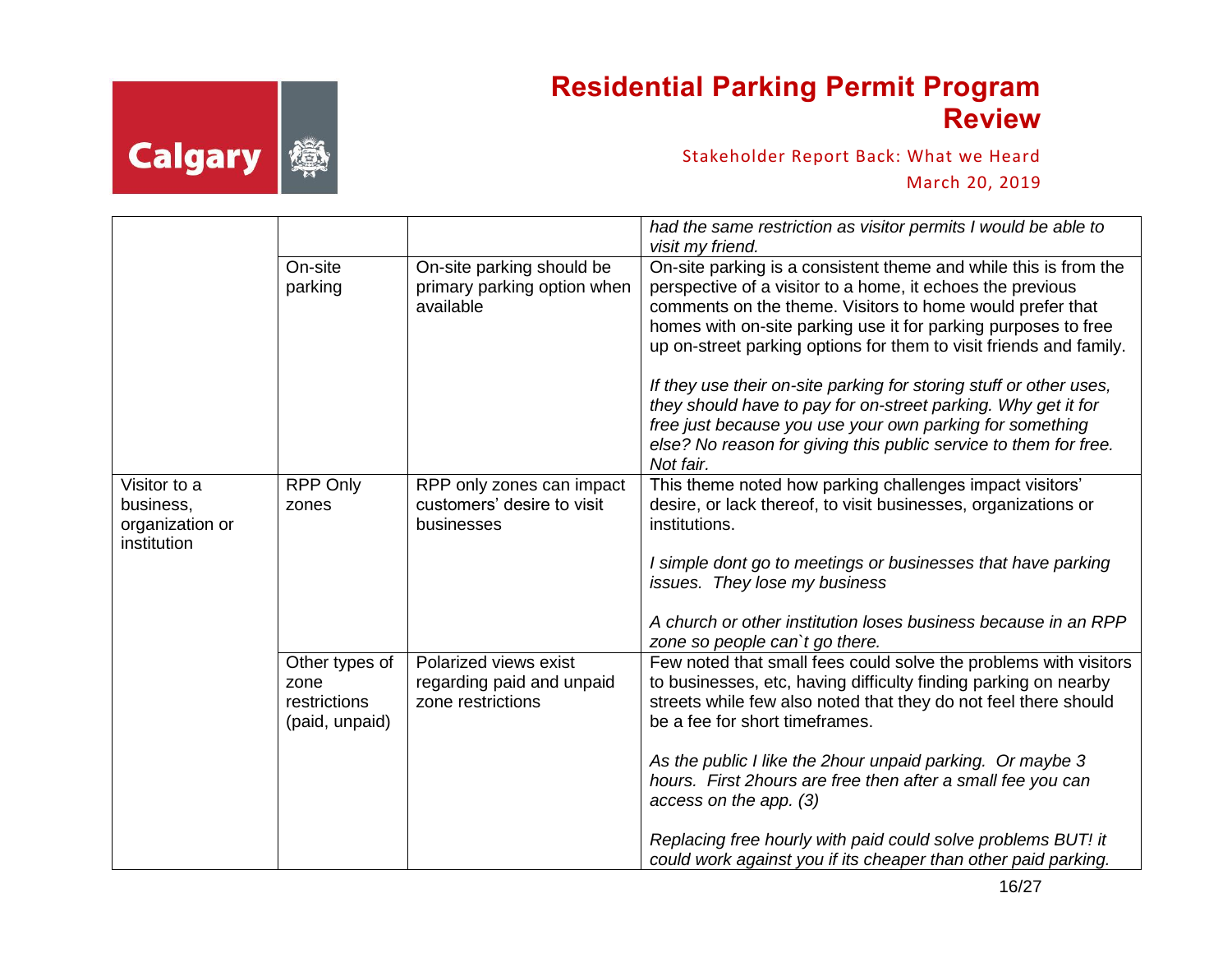

|  | Commercial/<br>residential<br>interface | Zones should be shared<br>space and not perpetuate<br>exclusivity                                    | This theme noted once again that zone restrictions perpetuate<br>exclusivity and there should be more focus on finding balance<br>and promoting shared street space.                                                                                                                                                                                                             |
|--|-----------------------------------------|------------------------------------------------------------------------------------------------------|----------------------------------------------------------------------------------------------------------------------------------------------------------------------------------------------------------------------------------------------------------------------------------------------------------------------------------------------------------------------------------|
|  |                                         |                                                                                                      | Hourly, time restricted, and /or paid access to in-demand areas<br>seems like a good idea here. Most people don't need more than<br>a couple hours to conduct business. Let the locals residents<br>park long term (for a nominal monthly flat rate) and charge<br>visitors by the hour. RPP should not be exclusive to residents,<br>especially when so many sit empty all day. |
|  | Major<br>generators                     | Event traffic and<br>unrestricted parking<br>contribute to a lack of<br>available parking on streets | This theme focused on the overuse of parking on streets during<br>school event times or near parks, whereby people will park all<br>day and leave the area.                                                                                                                                                                                                                      |
|  |                                         | near major generators                                                                                | Make a time limit for parking near parks, etc. so people can not<br>use limited parking for other purposes nearby. Ex. Commuting<br>via bike to downtown from edworthy park. (3)                                                                                                                                                                                                 |
|  |                                         |                                                                                                      | Events increase use of RPP zones at schools, etc.                                                                                                                                                                                                                                                                                                                                |
|  |                                         | Cost of parking at major<br>generators perpetuates use<br>of on-street parking                       | This theme noted how the costs of parking at major generators<br>pushes people to park on nearby streets in efforts to find<br>cheaper parking alternatives.                                                                                                                                                                                                                     |
|  |                                         |                                                                                                      | Major generators should be required to provide more parking<br>spaces on-site at affordable prices for travelers to them. People<br>use residential parking areas mostly because they either<br>cannot find parking at the facility or it is expensive.                                                                                                                          |
|  | In-zone<br>commuting                    | In-zone commuting can<br>deter people from visiting<br>businesses, etc.                              | This theme focused on the impacts of in-zone commuters on<br>visitors to businesses, organizations and institutions.                                                                                                                                                                                                                                                             |
|  |                                         |                                                                                                      | In-zone should not work more than a block from your house. It<br>just passes the problem to another house-hold.                                                                                                                                                                                                                                                                  |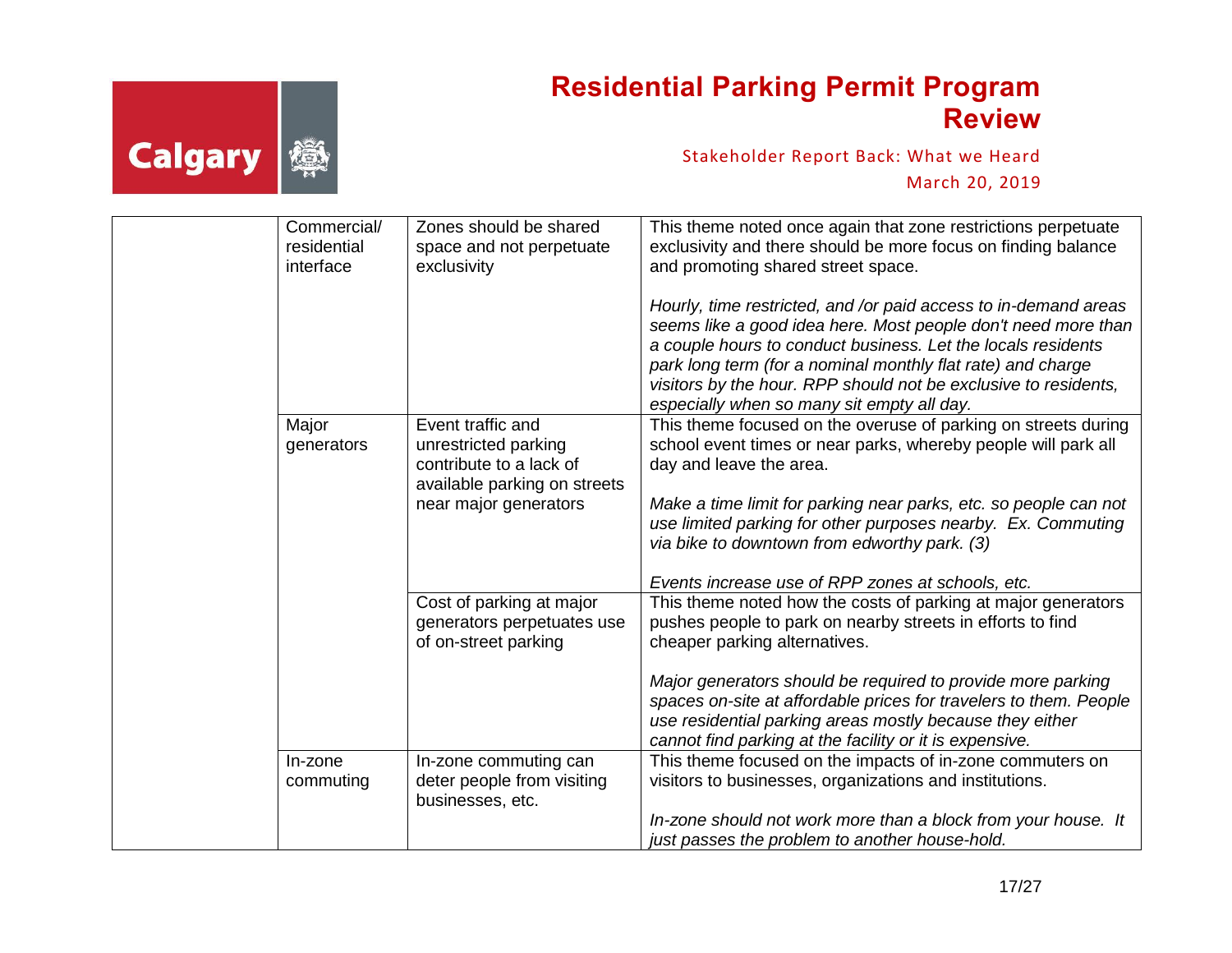

|                    |                                                                                                                          | This should not happen. It seems like a way of privileging                                                                                                                                                                                                                                                                                                                                                                                                              |
|--------------------|--------------------------------------------------------------------------------------------------------------------------|-------------------------------------------------------------------------------------------------------------------------------------------------------------------------------------------------------------------------------------------------------------------------------------------------------------------------------------------------------------------------------------------------------------------------------------------------------------------------|
|                    |                                                                                                                          | people who live in nice areas of town to better parking<br>everywhere. Zone access should be limited by address to<br>prevent this.                                                                                                                                                                                                                                                                                                                                     |
|                    |                                                                                                                          | businesses can issue a visitor permit for parking within 300 m<br>of their business                                                                                                                                                                                                                                                                                                                                                                                     |
|                    |                                                                                                                          | If I am visiting a business I expect on site parking. If it is full say<br>and there is 2 hour parking unpaid but the spots are all taken<br>because a several people that work there can park as long as<br>they want because they have a permit for that zone. I am out of<br>luck and so is the business since none of the 2 hour cars are<br>going to move and I am going somewhere else. I do not<br>support zone commuting. Residential parking is for residents. |
| On-site<br>parking | It is a residential and<br>commercial responsibility to<br>have and make use of<br>sufficient on-site parking<br>options | This theme addressed the need for residential and commercial<br>properties to provide for sufficient on-site parking so that street<br>parking is not heavily relied upon.<br>Frustrating when residents use up limied on-street parking                                                                                                                                                                                                                                |
|                    |                                                                                                                          | instead of onsite locations that they have repurposed or used<br>for other purposes. (3)                                                                                                                                                                                                                                                                                                                                                                                |
|                    |                                                                                                                          | There should be sufficient parking provided by the<br>business/institutions for their type of business                                                                                                                                                                                                                                                                                                                                                                  |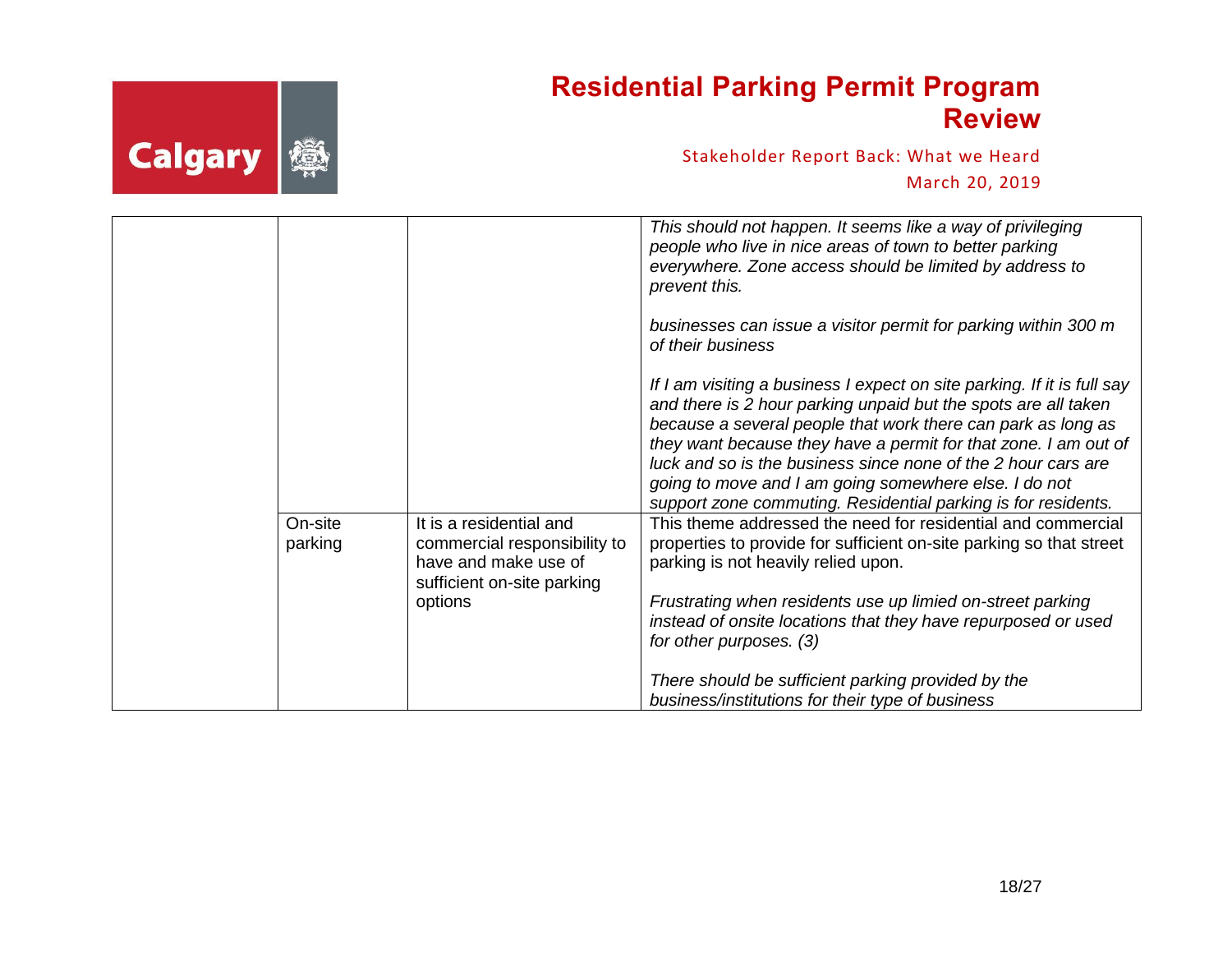

Stakeholder Report Back: What we Heard March 20, 2019

Themes from other things you wanted us to know when considering street features The following table identifies themes that were noted when we asked what else we should be aware of when considering what you perceive to be important street features. Each theme has a brief explanation and at least one verbatim comment that further exemplifies what the theme is about.

| What we asked                                                                 | <b>Themes</b>                                                                                                                                                      | <b>Explanation and supporting verbatim comments</b>                                                                                                                                                                                                                                                                                                                                                                                                   |
|-------------------------------------------------------------------------------|--------------------------------------------------------------------------------------------------------------------------------------------------------------------|-------------------------------------------------------------------------------------------------------------------------------------------------------------------------------------------------------------------------------------------------------------------------------------------------------------------------------------------------------------------------------------------------------------------------------------------------------|
| Other things to<br>consider when<br>thinking about the<br>purpose of a street | Street/sidewalk maintenance,<br>including potholes, cracks, snow<br>removal, lighting, and visible<br>street & crosswalk markings are<br>other factors to consider | This theme focused on how streets' main purpose is to have infrastructure<br>in which to move vehicles for the end goal of visiting people and places. It<br>noted that other considerations such as snow removal, improved lighting,<br>etc. further support the end goal. The main focus here was having all<br>systems working together to enhance people's abilities to travel within<br>communities to visit each other and businesses, etc.     |
|                                                                               |                                                                                                                                                                    | The main reason we have streets is to move vechicles (cars, trucks, bikes)<br>and gain access to buildings that are built in a community. Streets must be<br>crossed safely by pedestrians and vehicles. Movement on these streets is<br>impeded when a narrow street is further narrowed by cars parked on both<br>sides. It is often hard for a bike and a car to pass comfortably between 2<br>rows of traffic. It often becomes one way traffic!! |
|                                                                               |                                                                                                                                                                    | Streets are how we travel, whether by foot, bicycle or car. They are where<br>we park when visiting friends & family. It's important to have adequate<br>lighting, adequate parking, safe driving conditions clear of ice & snow &<br>giant potholes, and reasonable speed limits.                                                                                                                                                                    |
|                                                                               |                                                                                                                                                                    | Safety. Visibility. Good pedestrian access - some streets don't have<br>sidewalks and when you get out of your car you have to walk in the street or<br>on someone's property on the side of the road.                                                                                                                                                                                                                                                |
|                                                                               | Street design and use should<br>be considered as a contributor<br>to a sense of community                                                                          | This theme focused on streets as a source of movement rather than a<br>space for stationary uses. It further noted that the current residential parking<br>permit program hinders the sense of community by setting                                                                                                                                                                                                                                   |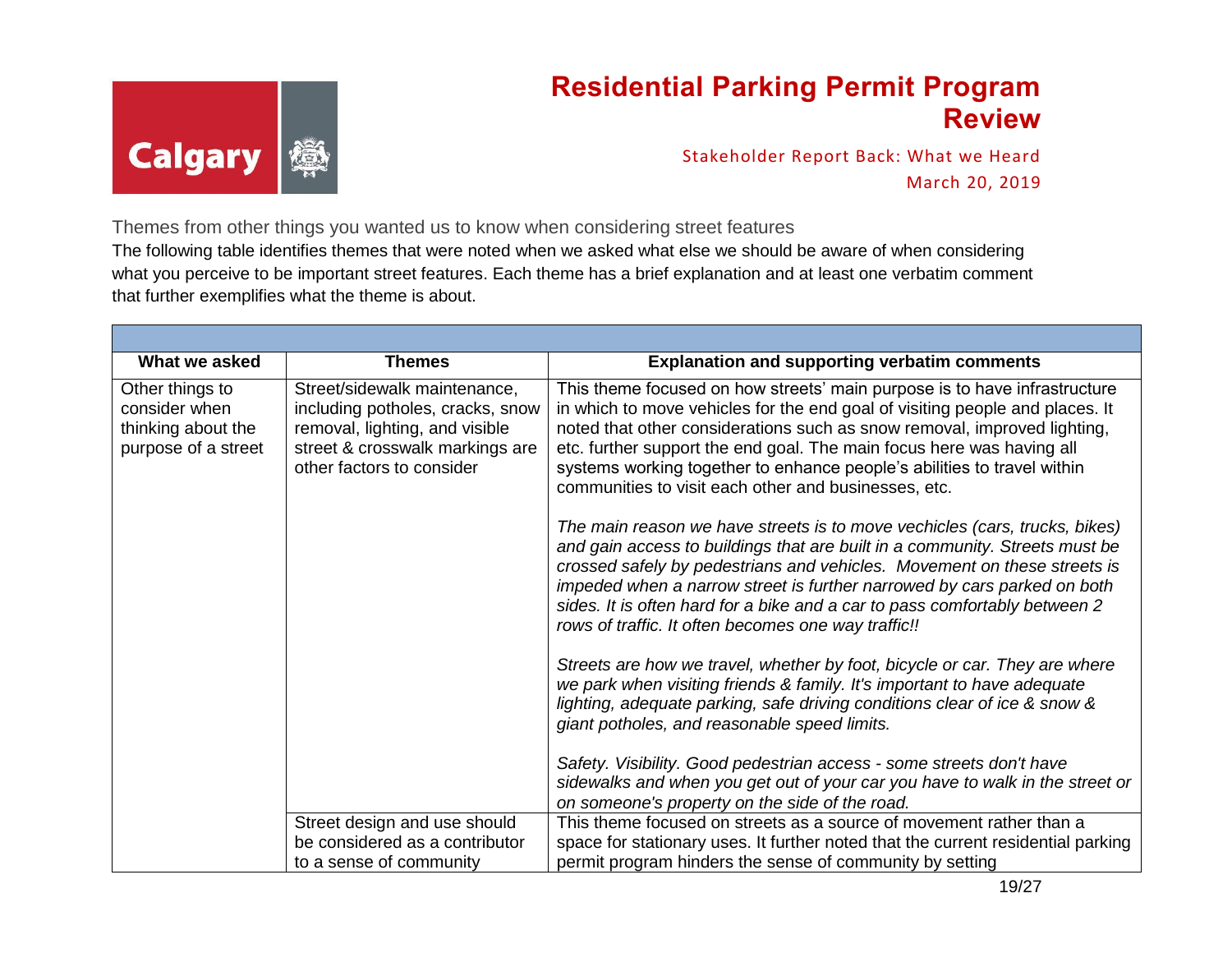

|                                                                                                                             | restrictions/parameters regarding visitors and the need to notify The City of<br>activities in order to plan for these visitors.                                                                                                                                                                                                                                                                                                                                                                                                                                                                                                                                                               |
|-----------------------------------------------------------------------------------------------------------------------------|------------------------------------------------------------------------------------------------------------------------------------------------------------------------------------------------------------------------------------------------------------------------------------------------------------------------------------------------------------------------------------------------------------------------------------------------------------------------------------------------------------------------------------------------------------------------------------------------------------------------------------------------------------------------------------------------|
|                                                                                                                             | Streets are a place for people to move and gather. Streets are a public<br>good and should not be seen as an extension of the adjacent property<br>ownet's land. Streets serve a tertiary role of vehicle storage. Too often<br>residents or businesses feel an entitlement to the forntage in front of their<br>property. Calgary should dispand the free RPP zone system and charge for<br>passes (like Toronto or Vancouver) and use on-street parking parking<br>demand management to control the availability of parking. Finally, RPP<br>zones and parking management should be based on on-street parking<br>analysis and not collecting a certain percentage of neighbours signatures. |
|                                                                                                                             | I feel that the RPP system on my street and the associated requirements to<br>constantly be planning, limiting the number of guests I have over and<br>having to inform the city of my plans to affect my sense of community and<br>can easily turn into a feeling of isolation. A street should foster a sense of<br>community. The hindrance brought on by the RPP system, and especially<br>the new electronic system takes away from this and of my ability to enjoy<br>my street/house/community and share it with others.                                                                                                                                                                |
| On-site parking for businesses,<br>organizations, institutions, new<br>developments, rental<br>properties/units and schools | This theme focused once again on the desire for commercial spaces and<br>major generators to account for sufficient parking for residents, visitors and<br>customers.                                                                                                                                                                                                                                                                                                                                                                                                                                                                                                                          |
| should be considered                                                                                                        | Residential neighbourhoods are not parking lots for large community<br>generators, like the hospitals and Universities. Our streets are dramatically<br>unsafe due to the massive increase we have observed in non-resident<br>parking the past 16 years and it was bad before then. We also have had to<br>fear for our property and personal safety as we have seen increased<br>numbers of thefts, and as neighbours, we cannot watch for suspicious<br>people, because there are far too many unknown people in our<br>neighbourhood. Our streets in residential neighbourhoods should be for the<br>residents, their actual visitors (not people renting passes) and the visitors to      |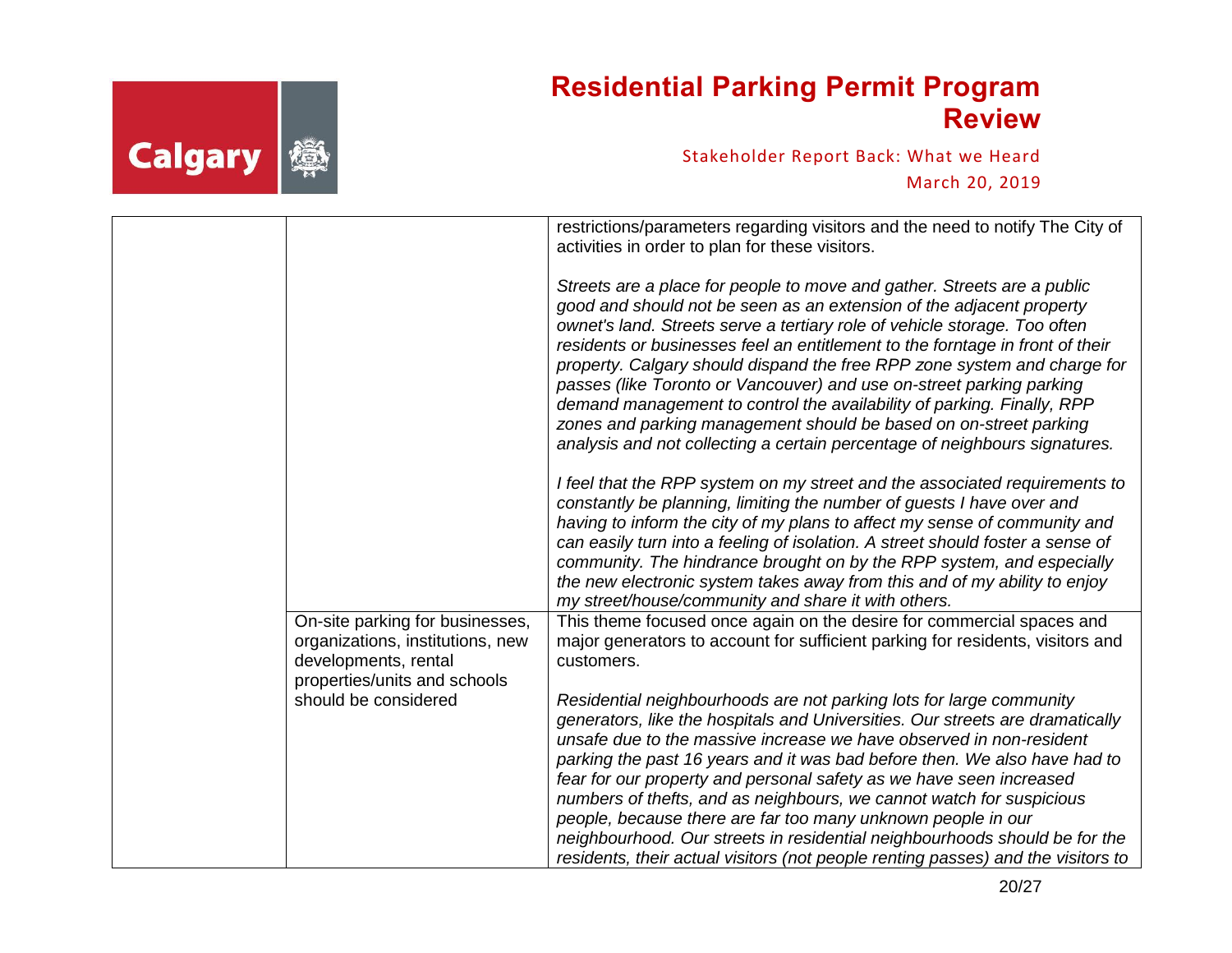# **Calgary** 變

### **Residential Parking Permit Program Review**

|                                                                                             | the businesses in the neighbourhood only. No outside parking should be<br>permitted.                                                                                                                                                                                                                                                                                                                                                                                                                                                                                                                                                                                                                                                                                                             |
|---------------------------------------------------------------------------------------------|--------------------------------------------------------------------------------------------------------------------------------------------------------------------------------------------------------------------------------------------------------------------------------------------------------------------------------------------------------------------------------------------------------------------------------------------------------------------------------------------------------------------------------------------------------------------------------------------------------------------------------------------------------------------------------------------------------------------------------------------------------------------------------------------------|
| Seeking balance between<br>residents and non-residents is<br>important to consider          | This theme noted the value in respecting residents and non-residents within<br>the program.                                                                                                                                                                                                                                                                                                                                                                                                                                                                                                                                                                                                                                                                                                      |
|                                                                                             | I believe there needs to be a balance between residents and other<br>community members. I have parked in other communities from time to time<br>for various reasons, but I always try to be respectful of the area, not park<br>right in front of someone's front door, etc. With that said, I think there is a<br>reasonable expectation that residents and their guests might be afforded an<br>opportunity to park within a reasonable distance of their homes. When I<br>come home from work (where I pay good money for parking) in the evening,<br>or come home from shopping on the weekend, having to park a half block<br>or a block away from my home and haul my groceries in all because<br>somebody is too cheap to pay for parking at their work that is simply NOT<br>acceptable. |
| Safety concerns in residential<br>parking zones should be<br>considered                     | This theme focused on the need for the program to consider pedestrian<br>safety. It acknowledged that additional vehicles reduce sightlines and<br>pedestrians' ability to cross streets safely.                                                                                                                                                                                                                                                                                                                                                                                                                                                                                                                                                                                                 |
|                                                                                             | Clear sightlines, sidewalks for pedestrians, light up crossings for<br>pedestrians, and frequent street lights.                                                                                                                                                                                                                                                                                                                                                                                                                                                                                                                                                                                                                                                                                  |
|                                                                                             | Safe streets are important. There are kids playing on or near the streets and<br>it is important that drivers can see them easily. Clearly marked cross walks,<br>well lit, slow speed limits in residential areas.                                                                                                                                                                                                                                                                                                                                                                                                                                                                                                                                                                              |
| Multiple street uses, including<br>those for people walking,<br>cycling, driving and taking | This theme addressed the need for the residential parking permit program<br>review to consider the many uses and users of streets.                                                                                                                                                                                                                                                                                                                                                                                                                                                                                                                                                                                                                                                               |
| transit, should be considered                                                               | On-street parking can be an important amenity for residents and<br>businesses, but the current approach is regressive towards small business<br>and those with low incomes, costly, and environmentally destructive.                                                                                                                                                                                                                                                                                                                                                                                                                                                                                                                                                                             |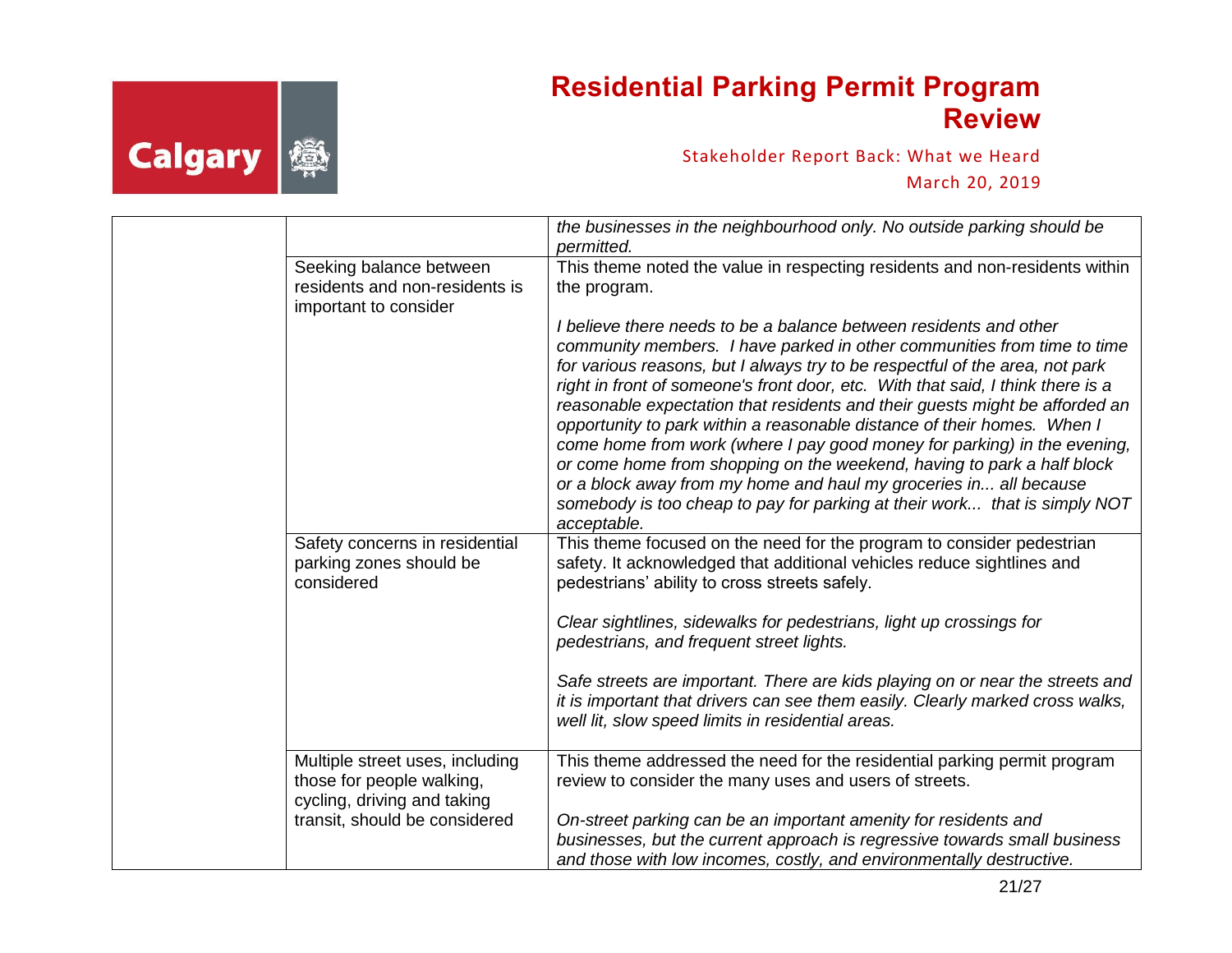|             | <b>Residential Parking Permit Program</b><br><b>Review</b> |
|-------------|------------------------------------------------------------|
| Calgary   @ | Stakeholder Report Back: What we Heard                     |
|             | March 20, 2019                                             |
|             | Please move towards a model that balances supply and deman |

| Please move towards a model that balances supply and demand, shifts<br>towards user-pay instead of property tax-subsidized, and deregulate off-<br>street parking. The current approach is frankly un-Albertan and does a<br>disservice to our self-reliant, maverick roots.<br>Thank you!                                                                                                                                                                                                                               |
|--------------------------------------------------------------------------------------------------------------------------------------------------------------------------------------------------------------------------------------------------------------------------------------------------------------------------------------------------------------------------------------------------------------------------------------------------------------------------------------------------------------------------|
| Traffic calming needs to become a top priority in residential areas as the<br>City moves toward densification. Tree plantings and green spaces are also<br>very important to the pedestrian experience. 50 km/h is still a reasonable<br>speed limit and 30 km/h in playground zones. Traffic calming will help to<br>naturally reduce speeds on inner residential roads, including integrated bike<br>paths in residential areas. Roads are for vehicles-- the sidewalks beside<br>them need to be pedestrian friendly. |
| The street has a dual use. Transportation and parking. To only consider one<br>is very naïve                                                                                                                                                                                                                                                                                                                                                                                                                             |

#### <span id="page-21-0"></span>Overarching themes from staff

 $\blacksquare$ 

The following table identifies themes that were noted when we asked staff what is working well with the current RPP program, what aspects of the program pose a challenge and what staff felt would help improve efficiency when working within the program. Each theme has a brief explanation that further explains the theme.

| <b>Question we asked</b> | Theme                    | <b>Explanation and supporting verbatim comments</b>                                                             |
|--------------------------|--------------------------|-----------------------------------------------------------------------------------------------------------------|
| What is working well     | Website is efficient     | This theme noted that the website is working well and helps the program<br>function more efficiently for staff. |
|                          | Zones are clearly marked | This theme noted that clearly marked zones helps the program work well.                                         |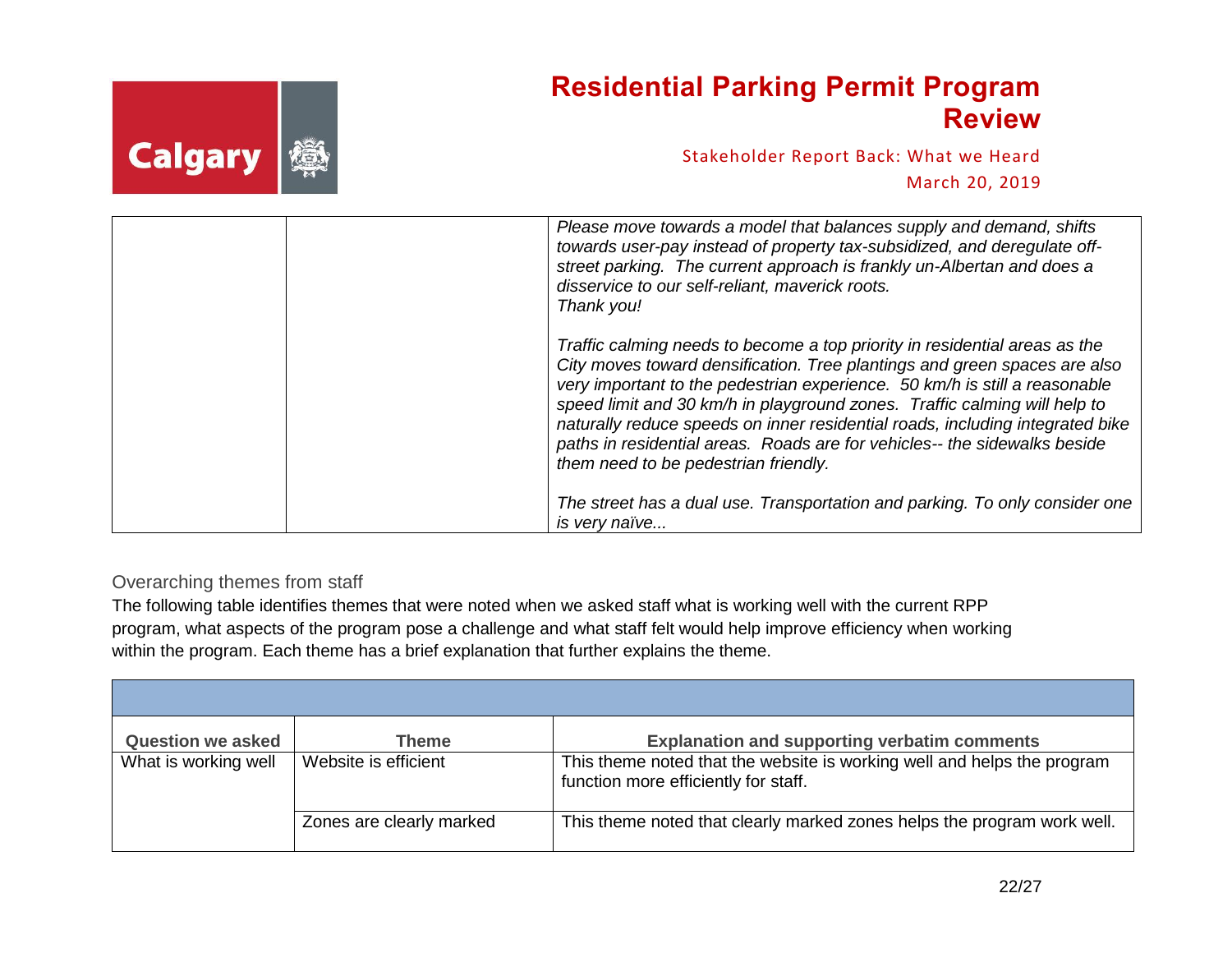

|                                         | Program is effective at<br>controlling parking in the area<br>and gives more control over to<br>residents in these areas                     | This theme centered on the program achieving the goal of controlling<br>parking in certain areas and handing some of that control over to residents<br>in these areas.                                                                                                                   |
|-----------------------------------------|----------------------------------------------------------------------------------------------------------------------------------------------|------------------------------------------------------------------------------------------------------------------------------------------------------------------------------------------------------------------------------------------------------------------------------------------|
| What are challenges<br>with the program | Balancing the needs of<br>residents and non-residents is<br>a challenge                                                                      | Few staff noted that the program is struggling to balance the needs of<br>residents and non-residents.                                                                                                                                                                                   |
|                                         | Program administration<br>including eligibility, approval<br>process and regulations are<br>currently a challenge                            | This theme noted that operations could be improved with consistent<br>policies and regulations. It identified that a lack of understanding of the<br>rules within the program is a problem for people who live in areas that<br>have sought out residential parking permit restrictions. |
|                                         | Perceived ownership of public<br>space is a challenge                                                                                        | Similar to what was heard in external engagement, perceptions that street<br>space is an extension of private property is a challenge within the<br>program.                                                                                                                             |
|                                         | Visitor permit process is a<br>challenge                                                                                                     | Also similar to what was heard in external engagement, the current visitor<br>permit process is viewed as challenging for staff.                                                                                                                                                         |
| What would improve<br>work efficiency   | Further clarification of<br>processes for staff as well as<br>additional education for users<br>of the program would improve<br>efficiencies | This theme focused on how improved clarification of process for staff and<br>users of the program would improve staff's ability to work within the<br>program.                                                                                                                           |
|                                         | Additional visitor permit options<br>would improve efficiencies                                                                              | Similar to what was heard in external engagement, staff also noted that<br>additional visitor permit options would improve their ability to work with the<br>program.                                                                                                                    |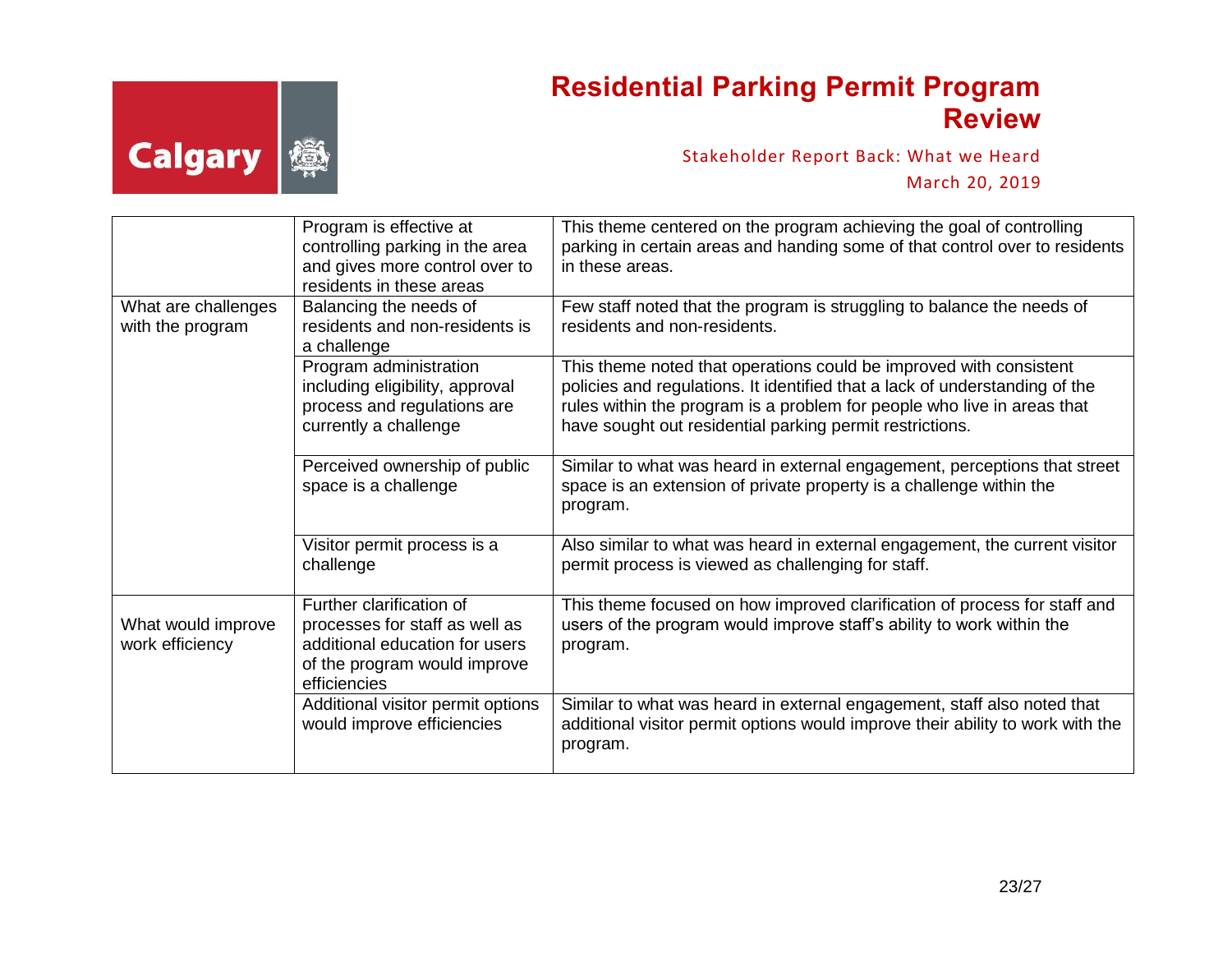

Stakeholder Report Back: What we Heard March 20, 2019

#### Verbatim Comments

Verbatim comments include all of the suggestions, comments and messages that were collected online and in-person with users of the residential parking permit program. Verbatim comments collected internally, with staff responsible for the program's development and sustainment have been shared with the project team for incorporation and are not included in the RPP Verbatim Report due to maintaining privacy within a small network.

Offensive words and personally identifying information have been removed and replaced with either, [removed] or [personal information removed]; otherwise, verbatim comments are completely un-edited.

All comments were reviewed and were used to create the themes included in this report. The RPP Verbatim Report is posted to [Calgary.ca/RPP.](http://www.engage.calgary.ca/RPP)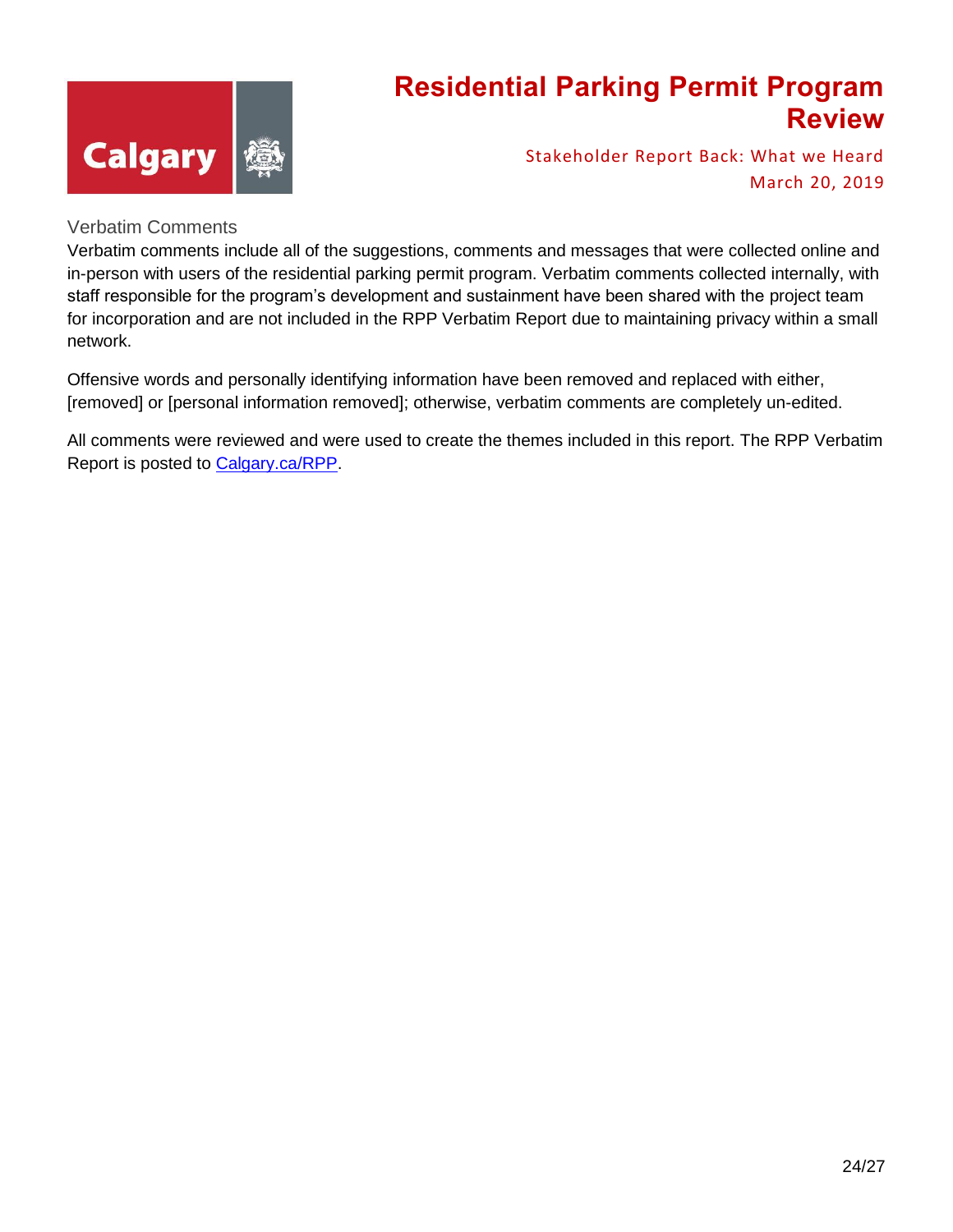

Stakeholder Report Back: What we Heard March 20, 2019

#### <span id="page-24-0"></span>**Appendix A – Engagement Principles**

In alignment with City Council's **Engage Policy**, all engagement efforts, including this project are defined as: *Purposeful dialogue between The City and citizens and stakeholders to gather meaningful information to influence decision making*.

As a result, all engagement aligns with the following principles:

**Citizen-centric:** focusing on hearing the needs and voices of both directly impacted and indirectly impacted citizens.

**Accountable:** upholding the commitments that The City makes to its citizens and stakeholders by demonstrating that the results and outcomes of the engagement processes are consistent with the approved plans for engagement.

**Inclusive:** making best efforts to reach, involve, and hear from those who are impacted directly or indirectly.

**Committed:** allocating sufficient time and resources for effective engagement of citizens and stakeholders.

**Responsive:** acknowledging citizen and stakeholder concerns.

**Transparent:** providing clear and complete information around decision processes, procedures and constraints.

For more information about engagement at the City of Calgary, please visit: [engage.calgary.ca](http://www.engage.calgary.ca/)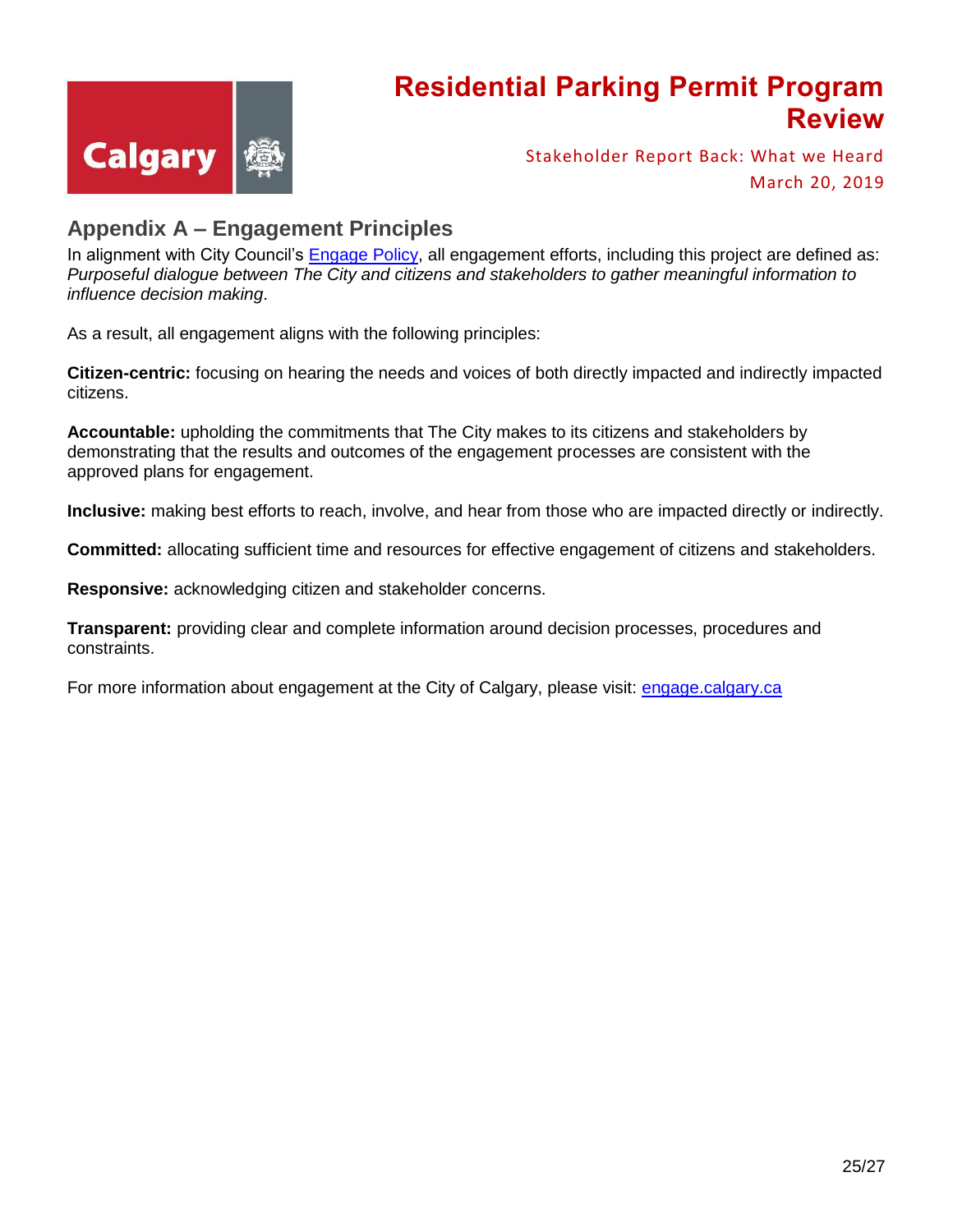

Stakeholder Report Back: What we Heard March 20, 2019

#### <span id="page-25-0"></span>**Appendix B – Engagement Questions**

External Engagement – Users of the program

#### **Are you a homeowner/renter in an area with a Residential Parking Permit program (RPP)?**

What are the issues for you as a home owner/renter in an area with Residential Parking Permit zones? Please select the feature you are referencing and tell us how this issue impacts you.

1) RPP only zones (these zones are designated as parking permit only zones)

2) Other types of RPP zones include those that are hourly, paid and unpaid.

3) Commercial / residential interface can result in competing needs between business operators and residents in an area.

4) Major generators are large organizations/facilities that contribute to significant parking use in adjacent communities due to the volume of travelers to their facility.

5) In-zone commuting is when someone has a permit for a zone but uses it to park in another part of that zone far from their home.

6) On-site parking is required to be provided through the Land Use Bylaw. This allows residents of buildings with private parking (garages, parking pads) to use assigned parking for other purposes and park on the street instead.

#### **Are you a visitor to a home in an area with a Residential Parking Permit (RPP) program?**

What are the issues for you as a visitor to a home in an area with Residential Parking Permit zones? Please select the feature you are referencing and tell us how this issue impacts you.

1) RPP only zones (these zones are designated as parking permit only zones)

2) Other types of RPP zones include those that are hourly, paid and unpaid.

3) Commercial /residential interface can result in competing needs between business operators and residents in an area.

4) Major generators are large organizations/facilities that contribute to significant parking use in adjacent communities due to the volume of travelers to their facility.

5) In-zone commuting is when someone has a permit for a zone but uses it to park in another part of that zone far from their home.